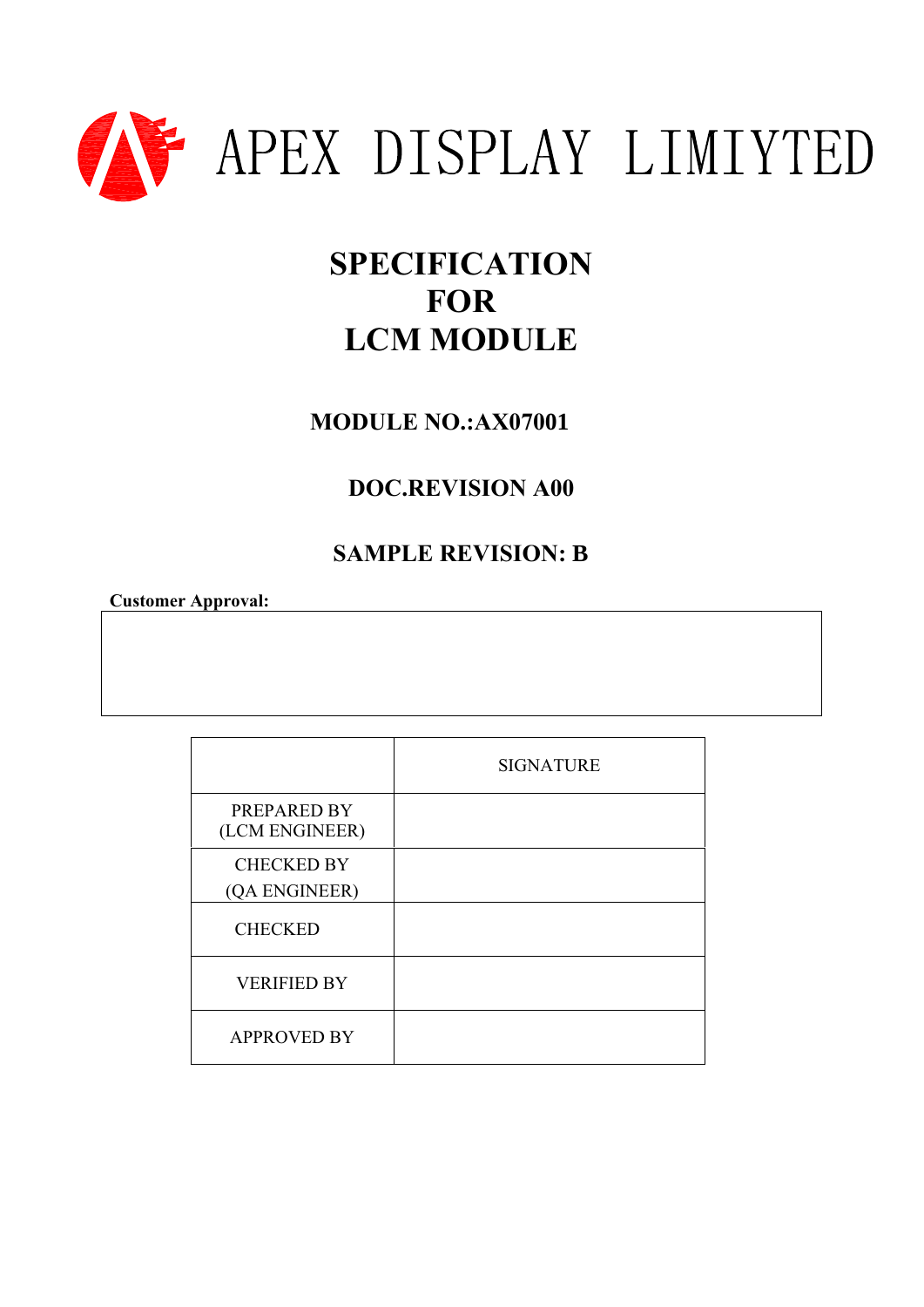

### **DOCUMENT REVISION HISTORY**

| <b>Version</b> | <b>DATE</b> | <b>DESCRIPTION</b> | <b>CHANGED BY</b> |
|----------------|-------------|--------------------|-------------------|
| $\rm A00$      | 26-Jun-2007 | First issue        |                   |
|                |             |                    |                   |
|                |             |                    |                   |
|                |             |                    |                   |
|                |             |                    |                   |
|                |             |                    |                   |
|                |             |                    |                   |
|                |             |                    |                   |
|                |             |                    |                   |
|                |             |                    |                   |
|                |             |                    |                   |
|                |             |                    |                   |
|                |             |                    |                   |
|                |             |                    |                   |
|                |             |                    |                   |
|                |             |                    |                   |
|                |             |                    |                   |
|                |             |                    |                   |
|                |             |                    |                   |
|                |             |                    |                   |
|                |             |                    |                   |
|                |             |                    |                   |
|                |             |                    |                   |
|                |             |                    |                   |
|                |             |                    |                   |
|                |             |                    |                   |
|                |             |                    |                   |
|                |             |                    |                   |
|                |             |                    |                   |
|                |             |                    |                   |
|                |             |                    |                   |
|                |             |                    |                   |
|                |             |                    |                   |
|                |             |                    |                   |
|                |             |                    |                   |
|                |             |                    |                   |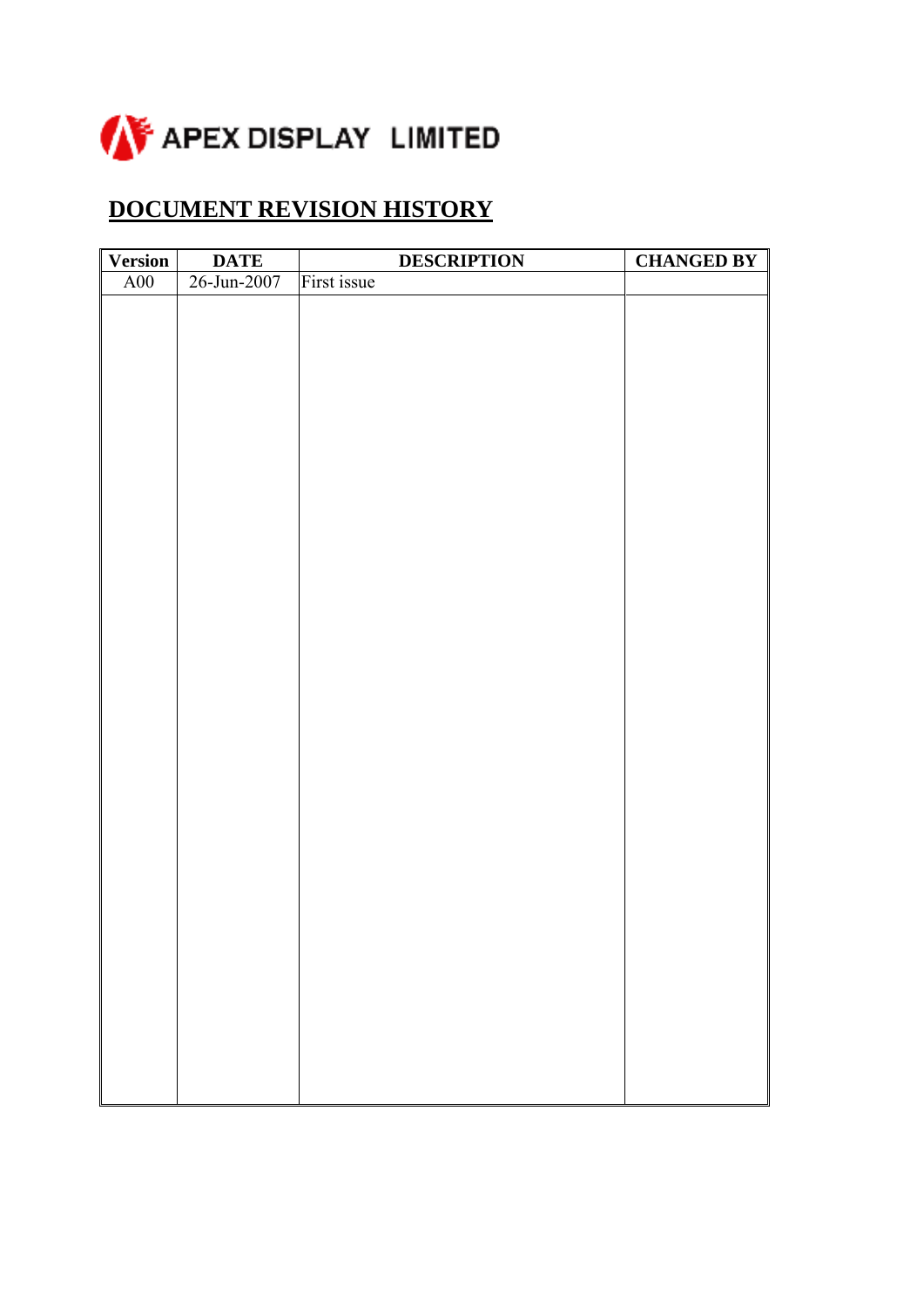

|  | 10 |
|--|----|
|  | 16 |
|  |    |
|  |    |
|  |    |
|  |    |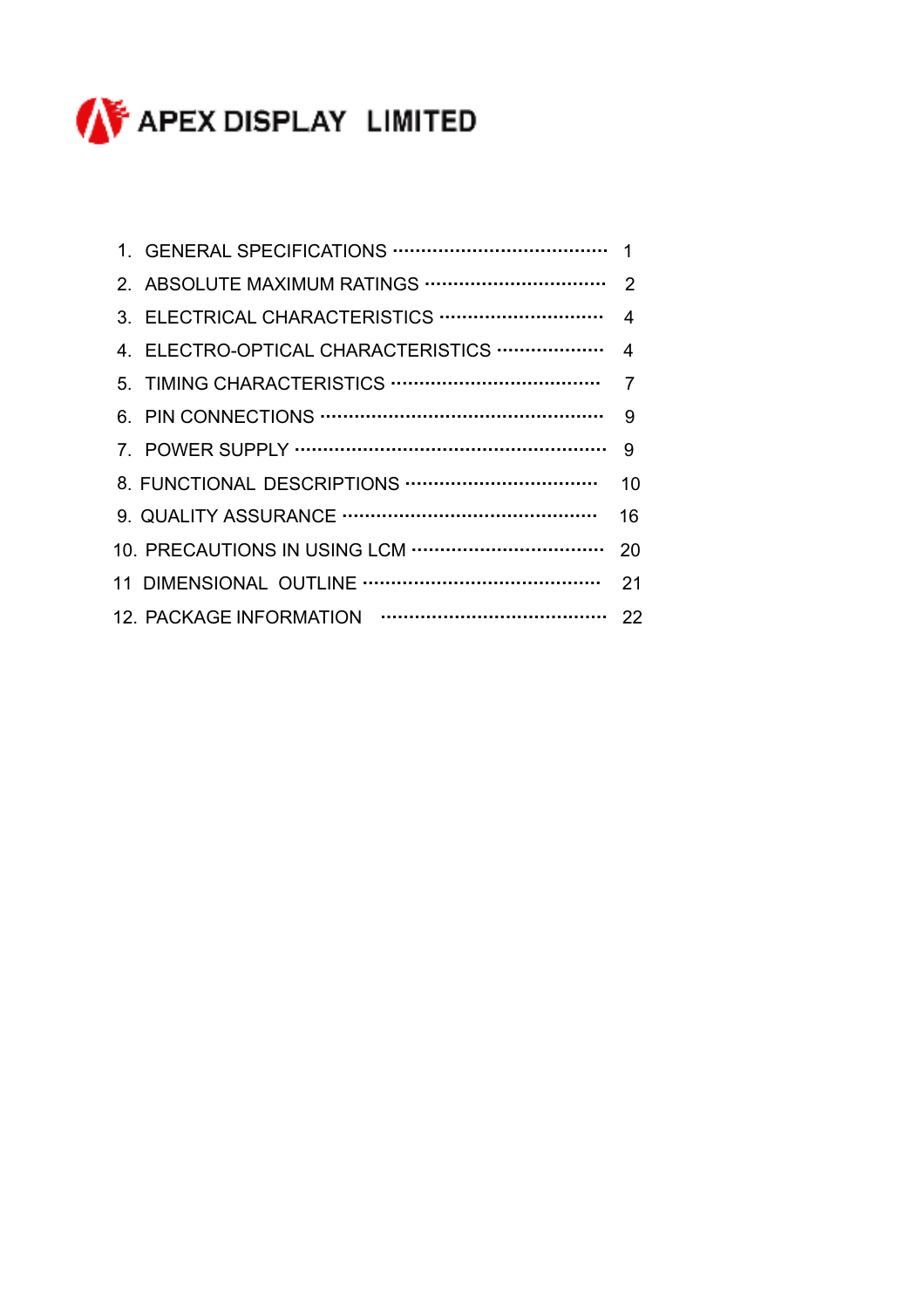

### 1. GENERAL SPECIFICATION

| Display Format:                            | 16 characters (W) $\times 2$ lines (H)                                                                                                                                          |
|--------------------------------------------|---------------------------------------------------------------------------------------------------------------------------------------------------------------------------------|
| <b>Character Size:</b>                     | $2.95 \, (W) \; \times$<br>5.55(H)<br>mm                                                                                                                                        |
| View Area:                                 | 62.2 (W) $\times$<br>17.9(H)<br>mm                                                                                                                                              |
| <b>General Dimensions:</b>                 | 80.0 (W) $\times$<br>36.0 (H) $\times$ 14.5(T) mm Max.                                                                                                                          |
| Weight:                                    | TDB g max.                                                                                                                                                                      |
| LCD Type:                                  | $V$ STNY-G<br><b>FSTN</b><br><b>STN Gray</b>                                                                                                                                    |
| Polarizer mode:                            | Reflective<br>Transflective                                                                                                                                                     |
|                                            | V Transmissive<br>Negative                                                                                                                                                      |
| View Angle:                                | $ V $ 6 O'clock<br>12 O'clock<br>Others                                                                                                                                         |
| Backlight:                                 | $V$ LED<br><b>CCFL</b><br><b>EL</b>                                                                                                                                             |
| <b>Backlight Color:</b>                    | V Yellow green<br>Amber<br><b>Blue Green</b>                                                                                                                                    |
|                                            | White<br><b>Others</b>                                                                                                                                                          |
| Controller / Driver:<br>Temperature Range: | KS0066/KS0065<br>Normal<br>V Wide Temperature<br>Operating 0 to 50°C<br>Operating -20 to $70^{\circ}$ C<br>Storage<br>-20 to $70^{\circ}$ C<br>Storage<br>-30 to 80 $\degree$ C |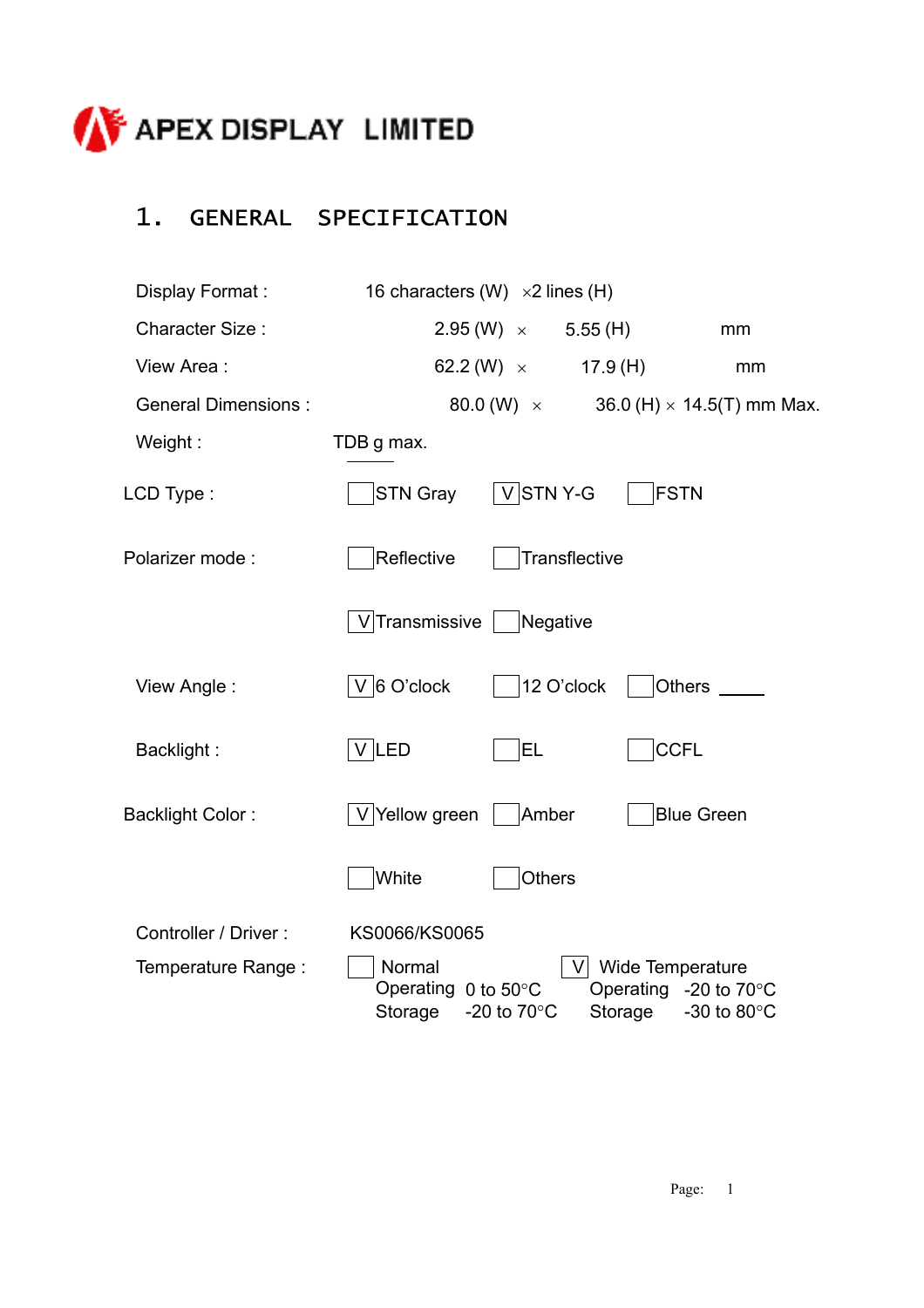# **CONFIDENTIAL APEX DISPLAY LIMITED**

### 2. ABSOLUTE MAXIMUM RATINGS

### **2.1 ELECTRICAL ABSOLUTE MAXIMUM RATINGS**

|  | $V$ ss= 0 $V$ , |  |  | $Ta = 25^{\circ}C$ |
|--|-----------------|--|--|--------------------|
|--|-----------------|--|--|--------------------|

| Item                           | Symbol                           | Min.       | Max.                      | Unit            |
|--------------------------------|----------------------------------|------------|---------------------------|-----------------|
| Supply Voltage<br>(Logic)      | V <sub>DD</sub> -V <sub>SS</sub> | 0          | 6.0                       | V               |
| Supply Voltage<br>(LCD Driver) | $VDD-V0$                         | $-0.3$     | $V$ <sub>DD</sub> $+0.3V$ | v               |
| Input Voltage                  | V١                               | <b>Vss</b> | <b>V<sub>DD</sub></b>     | v               |
| <b>Operating Temperature</b>   | <b>TOP</b>                       | $-20$      | 70                        | $\rm ^{\circ}C$ |
| Storage Temperature            | Tstg                             | $-30$      | 80                        | $\circ$ C       |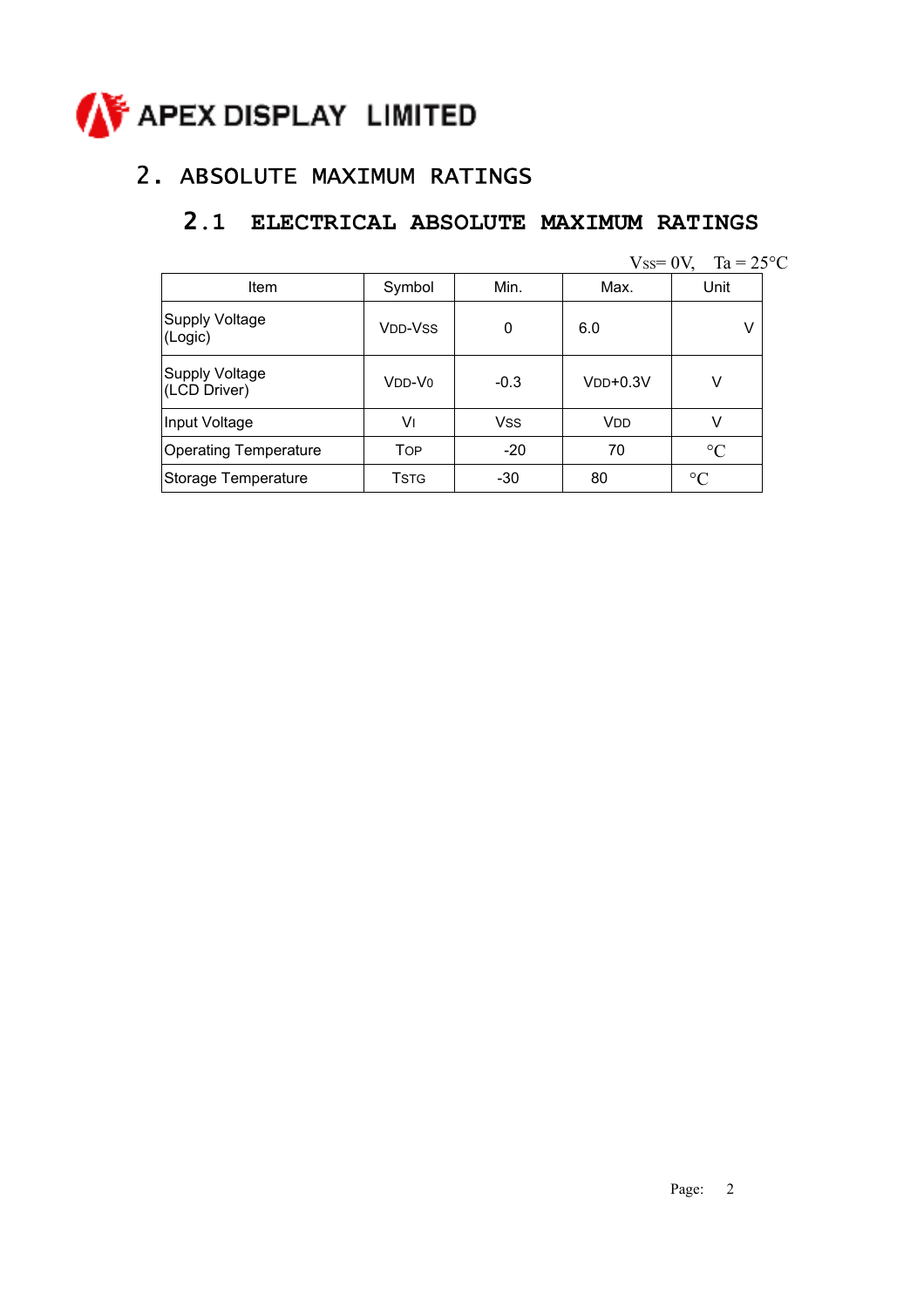

### 2.2 **Electronic Static Discharge maximum rating**

|                            | вэр км шмноч . нестоле <del>т</del>                   |                                                             |  |  |
|----------------------------|-------------------------------------------------------|-------------------------------------------------------------|--|--|
| Item                       |                                                       | Description                                                 |  |  |
| <b>Testing environment</b> | Ambient temperature :15 $\rm ^{o}C$ to 35 $\rm ^{o}C$ |                                                             |  |  |
|                            | Humidity: $30\%$ to 60 %                              |                                                             |  |  |
|                            | $LCM$ (E.U.T): Power up                               |                                                             |  |  |
| Testing equipment          |                                                       | Manufacture: NoiseKen, Model No. ESD-100L                   |  |  |
| Testing condition          | See drawing 1                                         |                                                             |  |  |
| Direct discharge           | 0 to $\pm$ 4KV                                        | Discharge point, see drawing 2                              |  |  |
| Indirect discharge         | 0 to $\pm$ 8KV                                        | Discharge point, see drawing 1                              |  |  |
| Pass condition             |                                                       | No malfunction of unit. Temporary malfunction of unit which |  |  |
|                            |                                                       | can be recovered by system reset                            |  |  |
| Fail condition             |                                                       | Non. Recoverable malfunction of LCM or system               |  |  |

#### **ESD test method : IEC1000-4-2**

#### FIG 1 ESD TESTING EQUIPMENT



#### DIRECT CONTACT DISCHARGE CONTACT POINT : A.B.C.D



Page: 3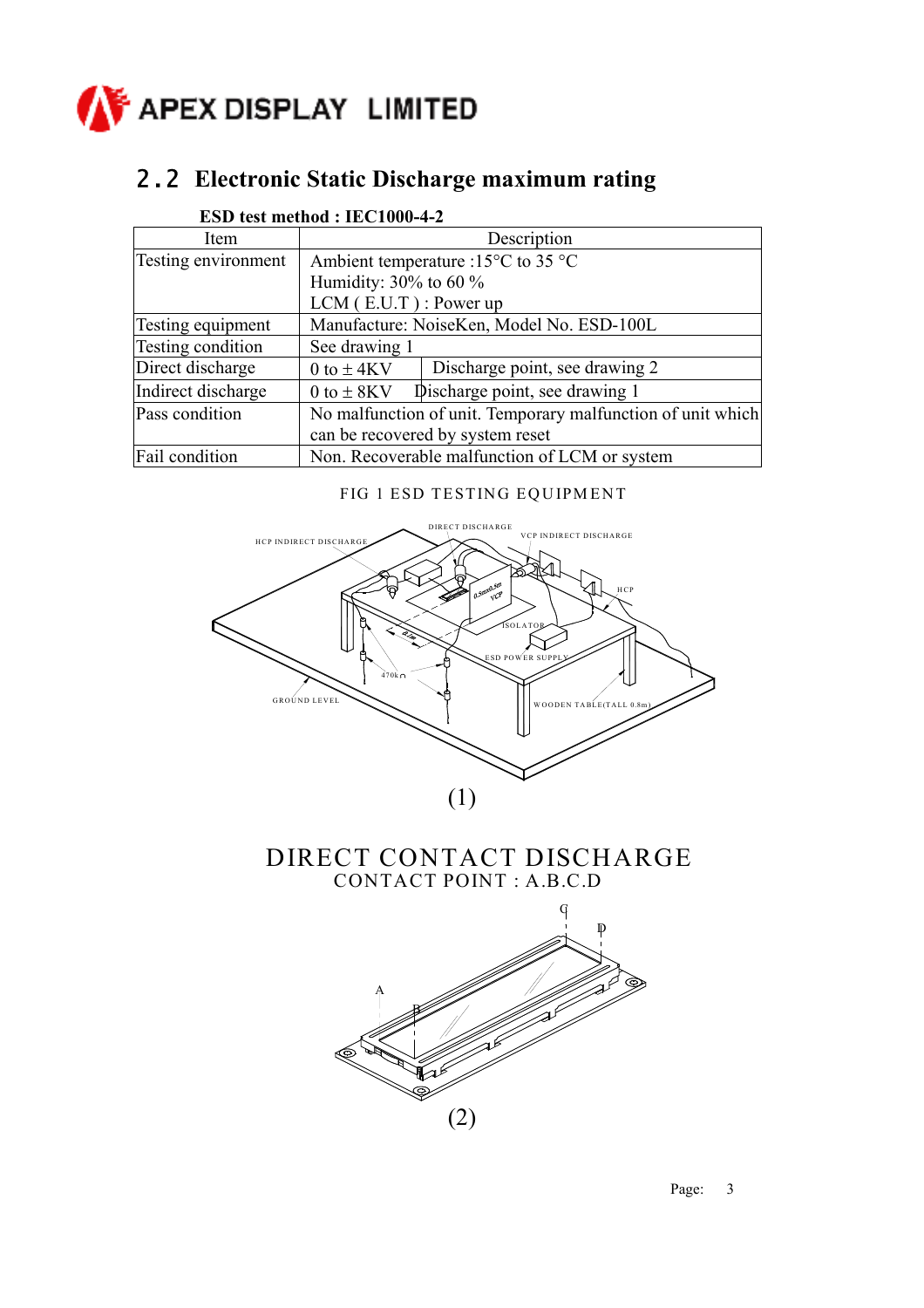

### 3. ELECTRICAL CHARACTERISTICS

| Item                             | Symbol                          | Condition                             | Min.       | Typ. | Max.                  | Unit |
|----------------------------------|---------------------------------|---------------------------------------|------------|------|-----------------------|------|
| <b>Supply Voltage</b><br>(Logic) | <b>VDD-VSS</b>                  |                                       | 2.7        | 5.0  | 5.5                   | ٧    |
| Supply Voltage<br>(LCD)          | V <sub>DD</sub> -V <sub>0</sub> | $0^{\circ}$ C                         | 4.5        | 4.7  | 5.9                   | ٧    |
|                                  |                                 | $25^{\circ}$ C                        | 4.3        | 4.5  | 4.7                   |      |
|                                  |                                 | $50^{\circ}$ C                        | 4.1        | 4.3  | 4.5                   |      |
| Input Voltage                    | VIH                             | $\hspace{0.05cm}$ – $\hspace{0.05cm}$ | $0.7*VDD$  |      | <b>V<sub>DD</sub></b> | V    |
|                                  | VIL                             |                                       | <b>VSS</b> | --   | $0.3*VDD$             |      |
| Logic Supply<br>Current          | <b>IDD</b>                      | VDD-VSS=5V                            |            | 2.0  |                       | mA   |

### 4. ELECTRO-OPTICAL CHARACTERISTICS

| <b>ITEM</b>            | Symbol                           | Condition        | Min. | Typ. | Max. | Unit      | Ref.       |
|------------------------|----------------------------------|------------------|------|------|------|-----------|------------|
|                        |                                  | $0^{\circ}$ C    |      | 1100 | 1800 |           |            |
| Rise Time              | Tr                               | $25^{\circ}$ C   |      | 420  | 670  | ms        | Note $(1)$ |
| <b>Fall Time</b>       | Τf                               | $0^{\circ}$ C    |      | 210  | 340  | ms        |            |
|                        | $25^{\circ}$ C                   |                  | 100  | 300  |      |           |            |
| Contrast               | <b>CR</b>                        | $25^{\circ}$ C   |      |      |      |           | Note $(3)$ |
| <b>View Angle</b>      | $\theta$ 1~ $\theta$ 2           | $25^{\circ}$ C & |      | 80   |      |           | Note $(2)$ |
|                        | $\varnothing$ 1, $\varnothing$ 2 | $CR \geq 3$      |      | 30   |      |           |            |
| <b>Frame Frequency</b> | Ff                               | $25^{\circ}$ C   |      | 64   |      | <b>Hz</b> |            |

Note (1) & (2) : See next page

Note (3) : Contrast ration is defined under the following condition:

- CR= Brightness of non-selected condition Brightness of selected condition
- ( a ). Temperature ---------- 25°C
- ( b ). Frame frequency ---- 64Hz
- ( c ). Viewing angle --------  $\theta = 0^{\circ}$ ,  $\varnothing = 0^{\circ}$
- ( d ). Operating voltage --- 5.0V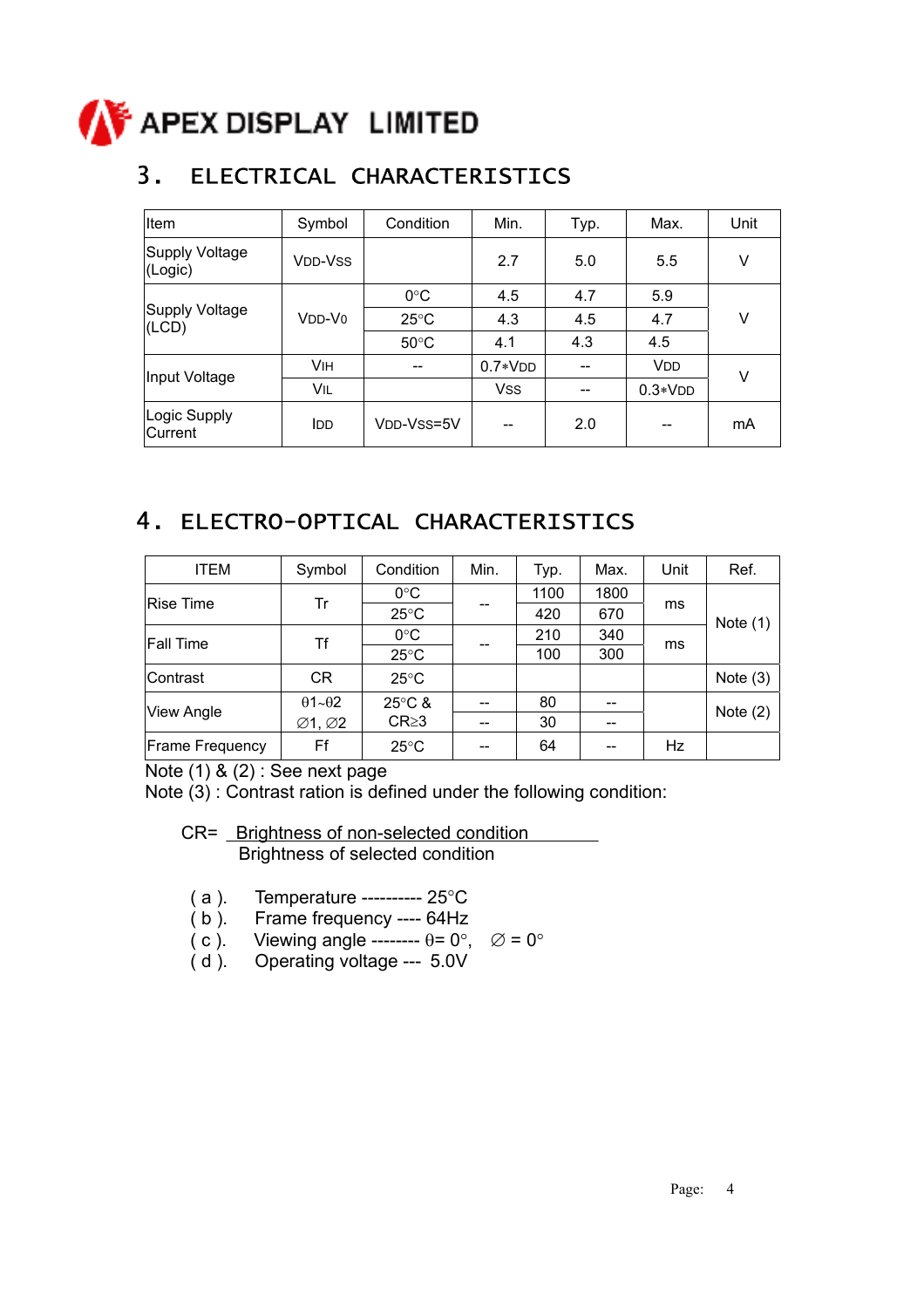

Note (1) Response time is measured as the shortest period of time possible between the change in state of an LCD segment as demonstrated below:



Condition:

- ( a ) . Temperature ---------------25°C
- ( b ) . Frame frequency --------- 64Hz
- ( c ) . View Angle -----------------  $\theta = 0^{\circ}, \varnothing = 0^{\circ}$
- ( d ) . Operating voltage -------- 5.0V







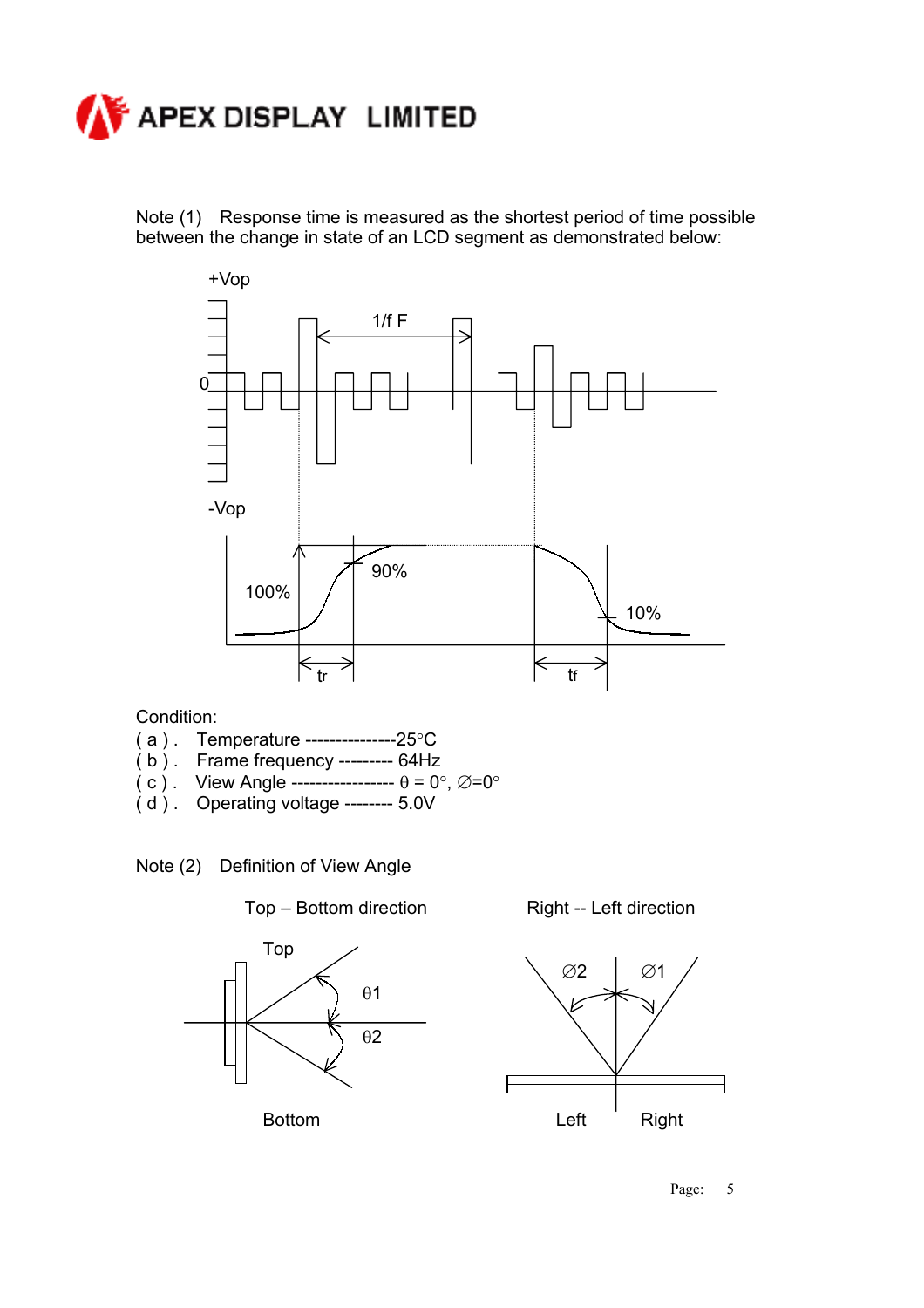

#### **LED ELECTRO-OPTICAL CHARACTERISTIC**

|                          |             |              |      |      |      | $Ta = 25^{\circ}C$ |
|--------------------------|-------------|--------------|------|------|------|--------------------|
| Item                     | Symbol      | Condition    | Min. | Typ. | Max. | Unit               |
| Forward Voltage          | VF          | $IF = 120mA$ | 4.0  | 4.2  | 4.4  | V                  |
| Luminous Intensity       | LV          | $IF = 120mA$ | 40   |      |      | cd/m2              |
| Peak Emission            | $\lambda$ P | $IF = 120mA$ | 568  | 571  | 574  | nm                 |
| Spectral line half width | Δλ          | $IF = 120mA$ |      | 30   |      | nm                 |
| <b>Reverse Current</b>   | IR.         | $VR = 10V$   |      |      | 0.24 | mA                 |

Note : Measured at the bared LED backlight unit.

#### **LED MAXIMUM OPERATING RANGE**

| Item                   | Symbol | <b>Yellow Green</b> | Unit |
|------------------------|--------|---------------------|------|
| Power Dissipation      | Pn     | 792                 | mW   |
| <b>Forward Current</b> | IF     | 240                 | uA   |
| Reverse Voltage        | VR     | 10                  |      |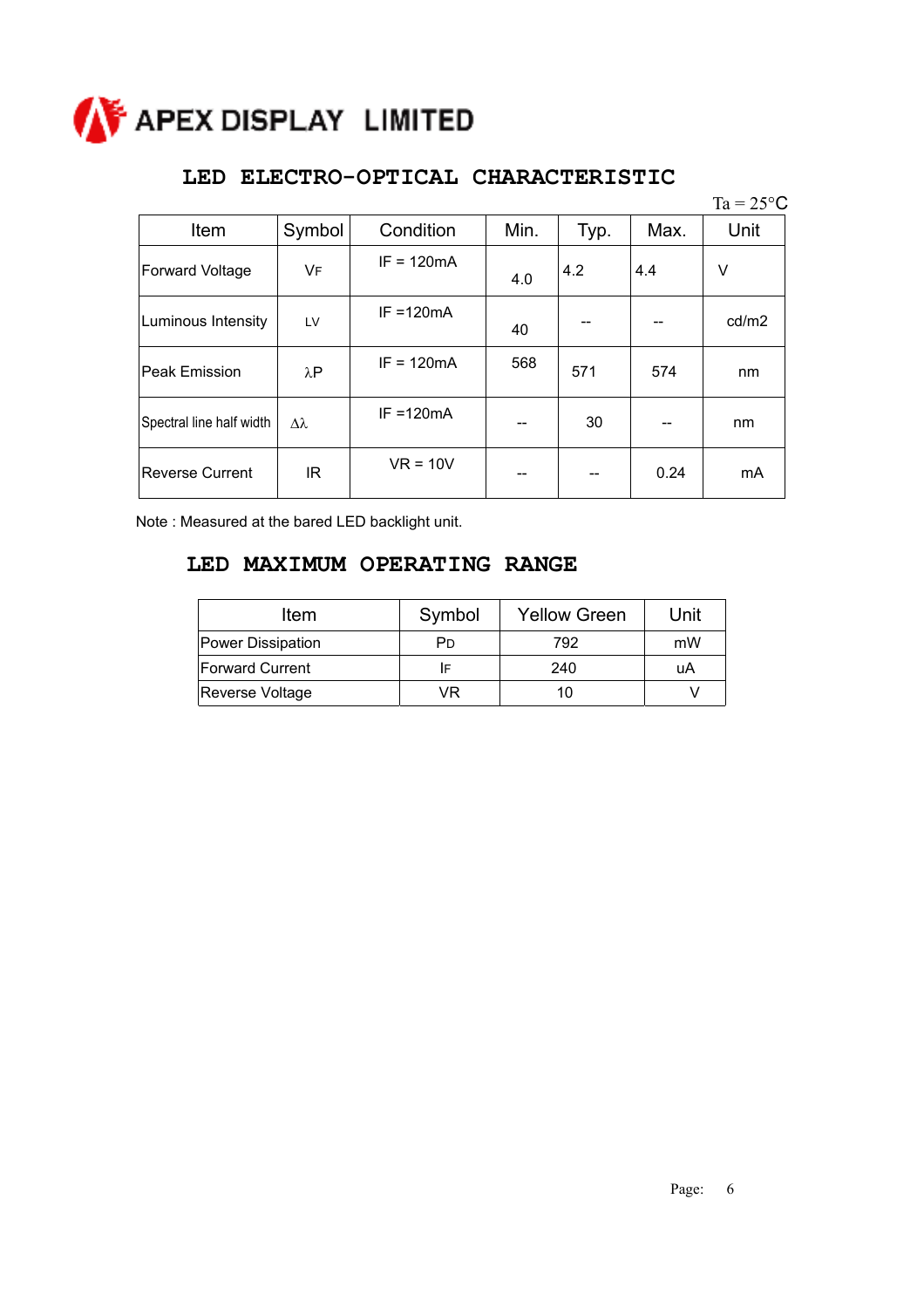

### 5. TIMING CHARACTERISTICS

### **5.1 WRITE TIMING**

|                            |        | AC characteristics (VDD=4.5V~5.5V, Ta=-30~85°C) |      |      |      |
|----------------------------|--------|-------------------------------------------------|------|------|------|
| Item                       | Symbol | Condition                                       | Min. | Max. | Unit |
| E cycle time               | tc     |                                                 | 500  |      |      |
| E pulse width (high level) | tw     |                                                 | 230  | --   |      |
| E rise/fall time           | tR, tF |                                                 |      | 20   |      |
| R/W and RS Setup time      | tsu1   | $VDD = 5.0V$                                    | 40   |      | ns   |
| R/W and RS Hold time       | tH1    |                                                 | 10   | --   |      |
| Data setup time            | tsu2   |                                                 | 80   | --   |      |
| Data hold time             | tH2    |                                                 | 10   | --   |      |

|                            |                 | AC characteristics (VDD=2.7V~4.5V, Ta=-30~85°C) |      |      |      |
|----------------------------|-----------------|-------------------------------------------------|------|------|------|
| Item                       | Symbol          | Condition                                       | Min. | Max. | Unit |
| E cycle time               | tc              |                                                 | 1000 |      |      |
| E pulse width (high level) | tw              |                                                 | 450  |      |      |
| E rise/fall time           | tR, tF          |                                                 |      | 25   |      |
| R/W and RS Setup time      | tsu1            | $VDD = 3.0V$                                    | 60   |      | ns   |
| R/W and RS Hold time       | tH <sub>1</sub> |                                                 | 20   |      |      |
| Data setup time            | tsu2            |                                                 | 195  | --   |      |
| Data hold time             | tH2             |                                                 | 10   |      |      |



Page: 7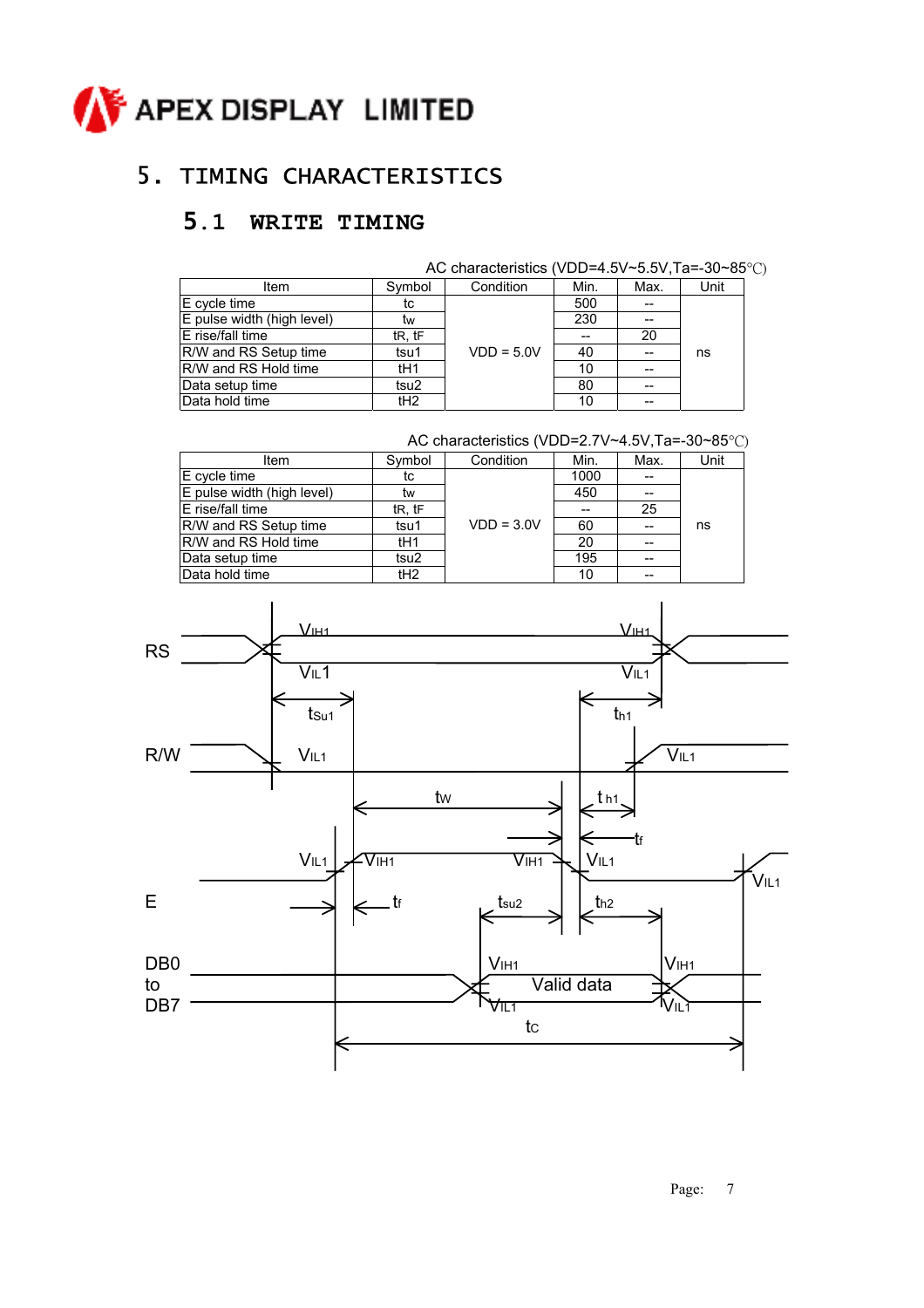

### **5.2 READ TIMING**

|                            |        | AC characteristics (VDD=4.5V~5.5V, Ta=-30~85°C) |      |      |      |
|----------------------------|--------|-------------------------------------------------|------|------|------|
| Item                       | Symbol | Condition                                       | Min. | Max. | Unit |
| E cycle time               | tc     |                                                 | 500  |      |      |
| E pulse width (high level) | tw     |                                                 | 230  |      |      |
| E rise/fall time           | tR, tF |                                                 |      | 20   |      |
| R/W and RS shetup time     | tsu    | $VDD = 5.0V$                                    | 40   |      |      |
| R/W and RS hold time       | tΗ     |                                                 | 10   |      | ns   |
| Data output delay time     | tD     |                                                 |      | 120  |      |
| Data hold time             | tDH    |                                                 |      |      |      |

| Symbol                          | Condition    | Min. | Max. | Unit                                            |
|---------------------------------|--------------|------|------|-------------------------------------------------|
| tc                              |              | 1000 |      |                                                 |
| tw                              |              | 450  | --   |                                                 |
| t <sub>R</sub> , t <sub>F</sub> |              |      | 25   |                                                 |
| tsu                             | $VDD = 3.0V$ | 60   | --   | ns                                              |
| tH                              |              | 20   | --   |                                                 |
| tD                              |              |      | 360  |                                                 |
| <b>tDH</b>                      |              | 5    | --   |                                                 |
|                                 |              |      |      | AC characteristics (VDD=2.7V~4.5V, Ta=-30~85°C) |

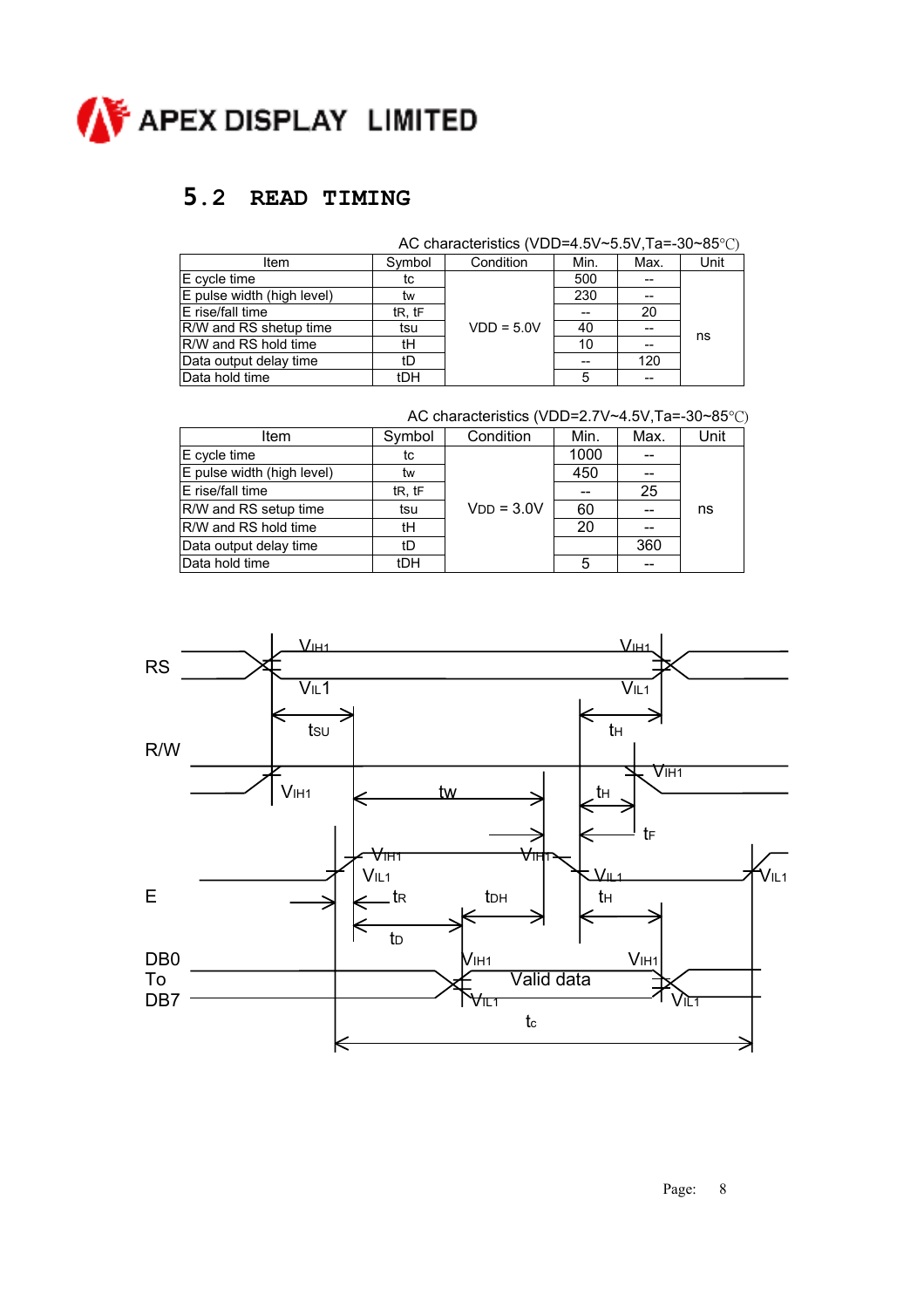

### 6. PIN CONNECTIONS

| No.              | Symbol          | Function                             |
|------------------|-----------------|--------------------------------------|
|                  | <b>VSS</b>      | Ground, 0V                           |
| $\overline{2}$   | <b>VDD</b>      | Logic power supply, +5V              |
| 3                | V <sub>0</sub>  | Voltage for LCD drive                |
| 4                | <b>RS</b>       | Data / Instruction register select   |
| 5                | R/W             | Read / Write                         |
| 6                | E               | Enable signal, start data read/write |
| 7                | DB <sub>0</sub> |                                      |
| 8                | DB <sub>1</sub> |                                      |
| 9                | DB <sub>2</sub> |                                      |
| 10               | DB <sub>3</sub> | Data Bus Line                        |
| 11               | DB <sub>4</sub> |                                      |
| 12 <sup>2</sup>  | DB <sub>5</sub> |                                      |
| 13               | DB <sub>6</sub> |                                      |
| 14               | DB <sub>7</sub> |                                      |
| 15 <sub>15</sub> | <b>LED A</b>    | LED Anode, power supply +            |
| 16               | <b>LEDK</b>     | LED Cathode, ground 0V               |

### 7. POWER SUPPLY



 $VR = 10K$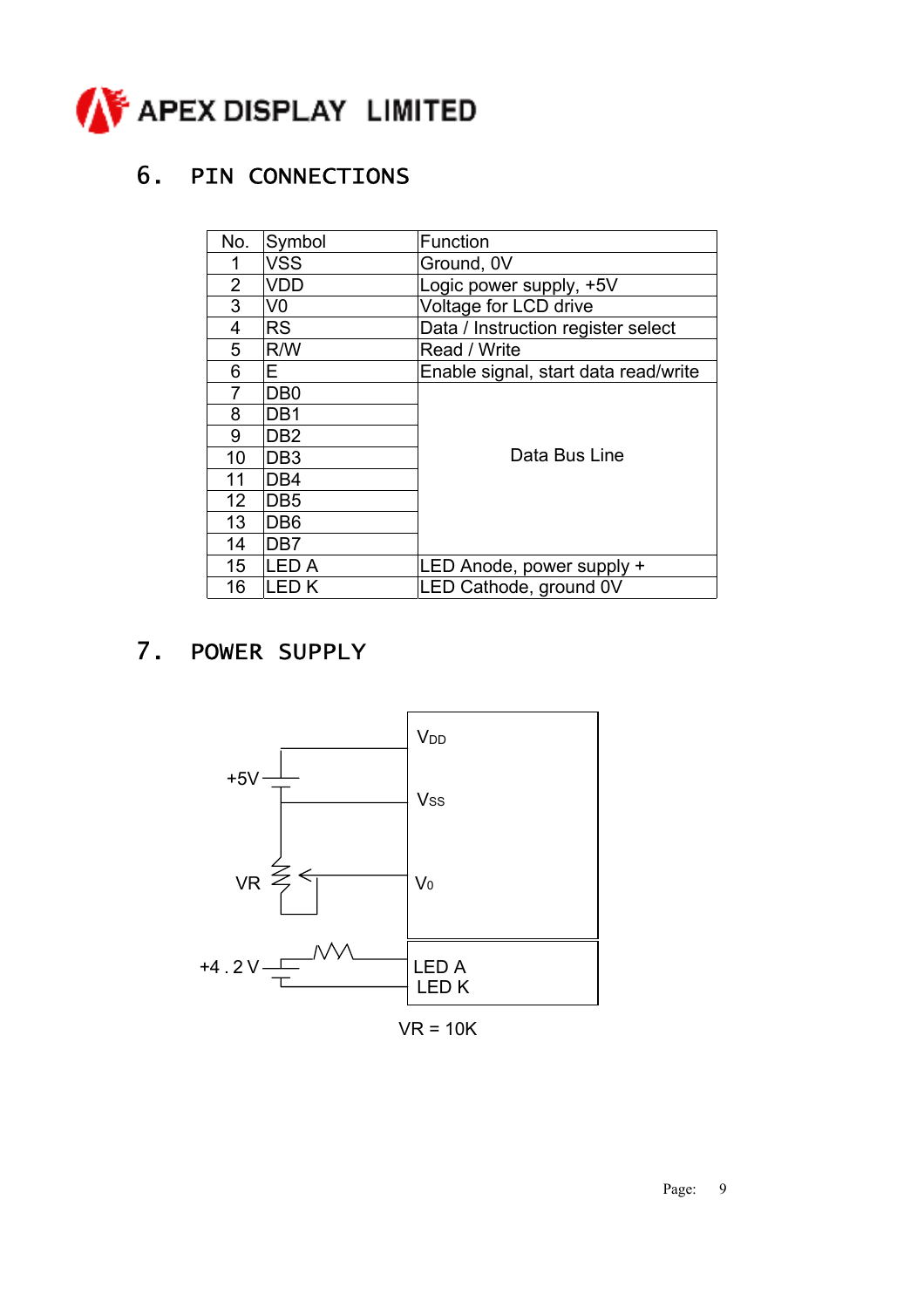

### 8. FUNCTIONAL DESCRIPTIONS

8.1 BLOCK DIAGRAM

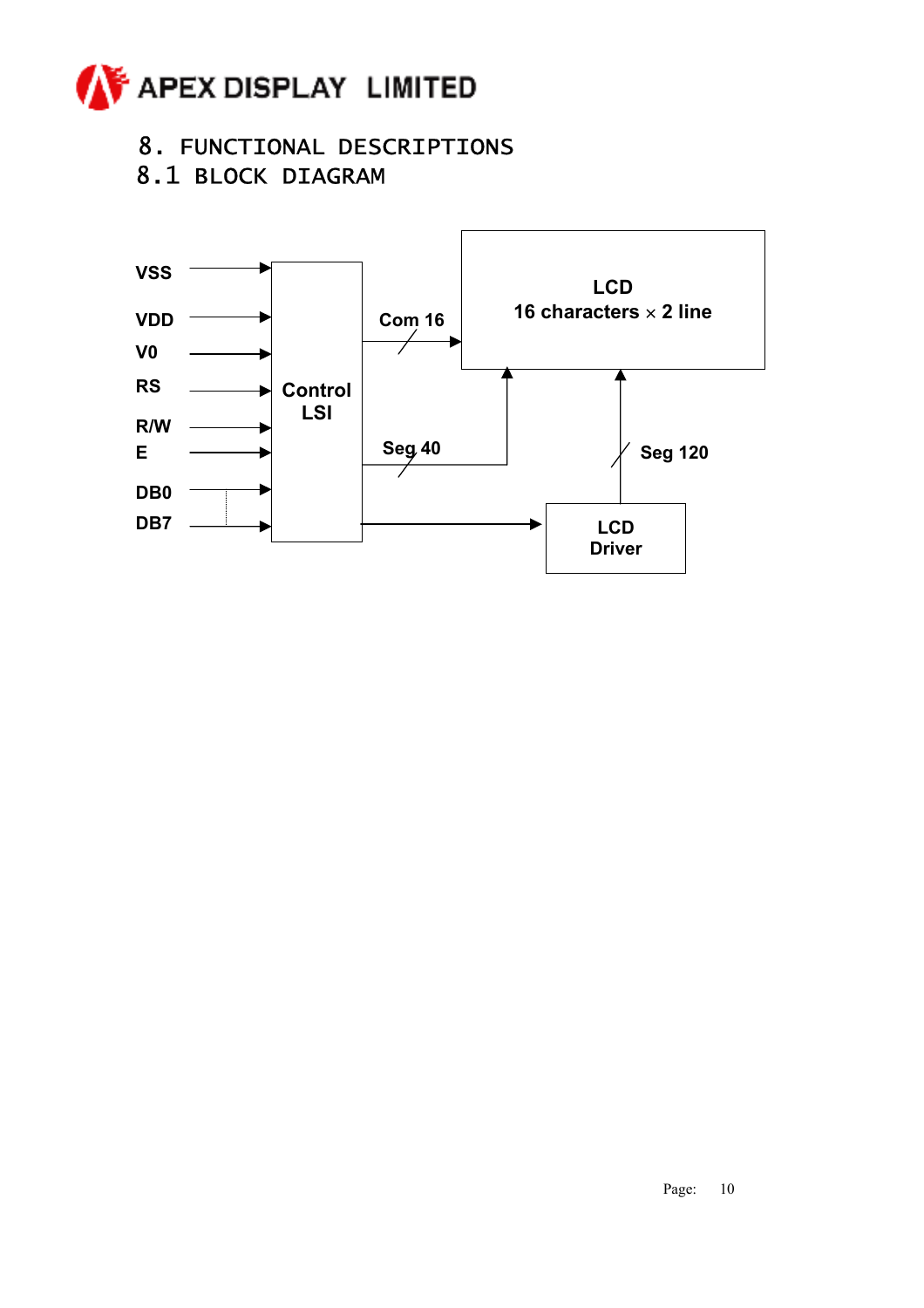

#### **8.2 INSTRUCTIONS**

|                                                |              |              |              | <b>Instruction Code</b>        |                |                |                |                |                |                 |                                                                                                                                              | Executed<br>Time(fosc |  |
|------------------------------------------------|--------------|--------------|--------------|--------------------------------|----------------|----------------|----------------|----------------|----------------|-----------------|----------------------------------------------------------------------------------------------------------------------------------------------|-----------------------|--|
| Instruction                                    | <b>RS</b>    | R/W          |              | DB7 DB6 DB5 DB4                |                |                |                |                |                | DB3 DB2 DB1 DB0 | <b>DESCRIPTION</b>                                                                                                                           | $=270KHz$             |  |
| <b>Clear Display</b>                           | $\Omega$     | $\Omega$     | $\Omega$     | $\Omega$                       | $\Omega$       | $\Omega$       | $\Omega$       | $\Omega$       | $\Omega$       | $\mathbf{1}$    | Write "20H" to DDRAM and set<br>DDRAM address to "00H" from AC                                                                               | 1.53 <sub>m</sub> S   |  |
| <b>Cursor At Home</b>                          | $\mathbf 0$  | $\mathbf 0$  | $\Omega$     | $\Omega$                       | $\Omega$       | $\mathbf{0}$   | 0              | 0              | $\mathbf{1}$   | $\blacksquare$  | Set DDRAM address to "00H" from<br>AC and return cursor to its original<br>Position if shifted.<br>The contents of DDRAM are not<br>changed. | 1.53mS                |  |
| <b>Entry Mode Set</b>                          | $\Omega$     | $\Omega$     | $\Omega$     | $\Omega$                       | 0              | $\mathbf 0$    | $\mathbf{0}$   | $\mathbf{1}$   | I/D            | <b>SH</b>       | Assign cursor moving direction and<br>enable the shift of entire display.                                                                    | $39\mu S$             |  |
| Display On/Off<br>Control                      | 0            | 0            | $\Omega$     | 0                              | 0              | 0              | 1              | D              | $\mathsf{C}$   | B               | Set display (D), cursor(C), and<br>Blinking of cursor(B) ON/OFF control<br>bit.                                                              | $39\mu S$             |  |
| Cursor or<br>Display<br>Shift                  | $\mathbf{0}$ | $\Omega$     | $\Omega$     | $\Omega$                       | $\Omega$       | 1              | S/C            | R/L            | $\overline{a}$ | $\blacksquare$  | Set cursor moving and display shifts<br>cursor bit, and the direction, without<br>changing of DDRAM data.                                    | $39\mu S$             |  |
| <b>Function Set</b>                            | 0            | $\mathbf{0}$ | $\Omega$     | $\Omega$                       | 1              | <b>DL</b>      | N              | F              |                |                 | Sets interface data length<br>(DL:8-BIT/4-BIT), number of display<br>lines(N:2-line/1-line) and, display font<br>type (F:5x11dots/5x8 dots). | $39\mu S$             |  |
| <b>Set CGRAM</b><br><b>Address</b>             | 0            | $\Omega$     | 0            | 1                              | AC5 AC4        |                | AC3 AC2 AC1    |                |                | AC <sub>0</sub> | Set CGRAM address in address<br>counter.                                                                                                     | $39\mu S$             |  |
| <b>Set DDRAM</b><br><b>Address</b>             | $\Omega$     | $\Omega$     | $\mathbf{1}$ | AC6 AC5 AC4 AC3 AC2 AC1 AC0    |                |                |                |                |                |                 | Set DDRAM address in address<br>counter.                                                                                                     | $39\mu S$             |  |
| <b>Read Busy</b><br>Flag and<br><b>Address</b> | 0            | $\mathbf{1}$ |              | BF AC6 AC5 AC4 AC3 AC2 AC1 AC0 |                |                |                |                |                |                 | Whether during internal operation or<br>not can be known by reading BF.<br>The contents of address counter can<br>also be read.              | $0\mu S$              |  |
| Write Data to<br><b>RAM</b>                    | $\mathbf{1}$ | $\Omega$     | D7           | D <sub>6</sub>                 | D <sub>5</sub> | D <sub>4</sub> | D <sub>3</sub> | D <sub>2</sub> | D <sub>1</sub> | D <sub>0</sub>  | Write data into internal RAM<br>(DDRAM / CGRAM)                                                                                              | $43\mu S$             |  |
| <b>Read Data</b><br>from RAM                   | 1            | $\mathbf{1}$ | D7           | D <sub>6</sub>                 | D <sub>5</sub> | D <sub>4</sub> | D <sub>3</sub> | D <sub>2</sub> | D <sub>1</sub> | D <sub>0</sub>  | Reads data from internal RAM<br>(DDRAM / CGRAM).                                                                                             | $43\mu S$             |  |

\*"-":don't care

**NOTE : When an MPU program with checking the Busy Flag(DB7) is made, it must be necessary 1/2Fosc is necessary for executing the next instruction by the falling edge of the 'E' signal after the Busy Flag(DB7)goes to "LOW" .**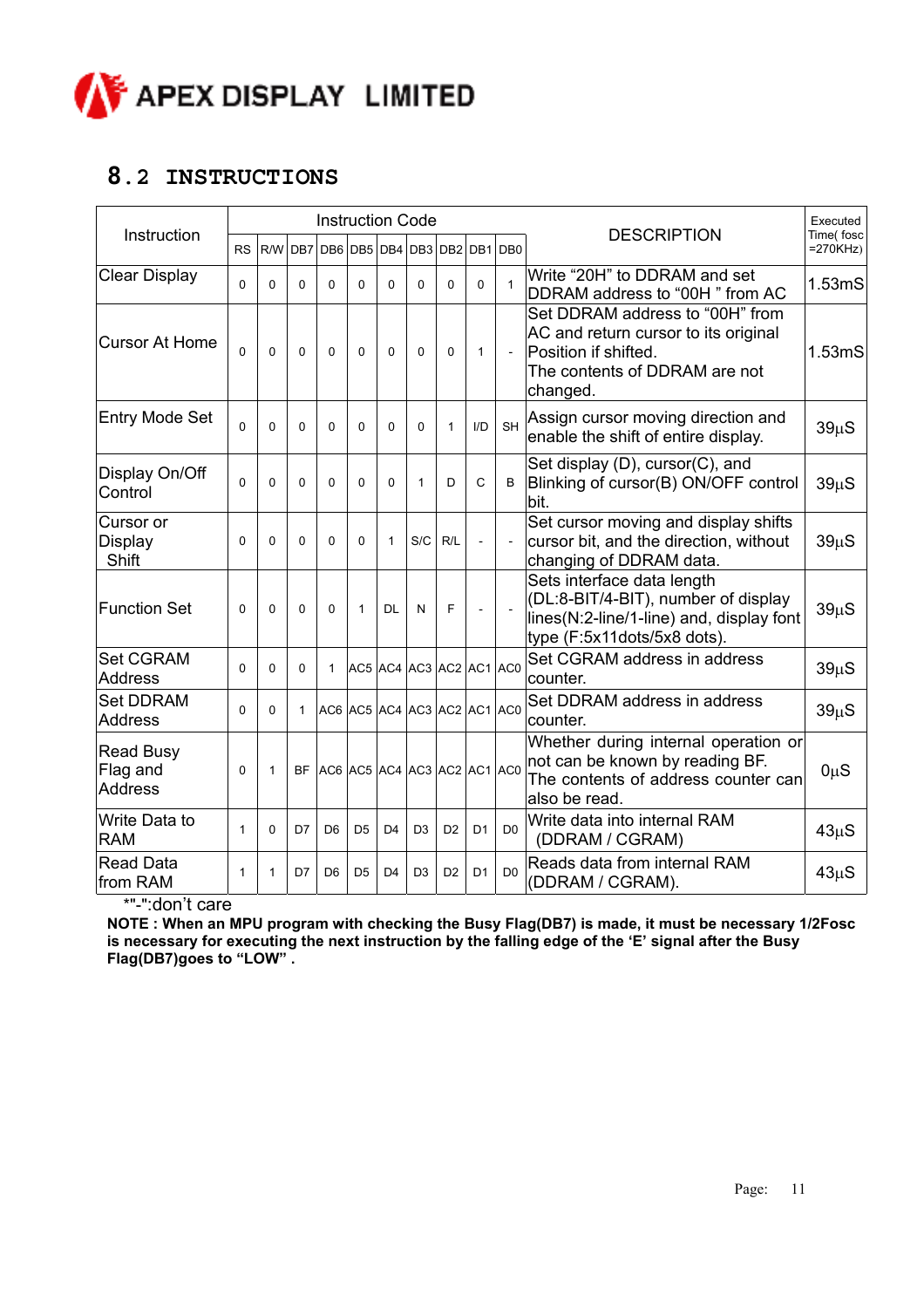

### **8.3 Interfacing to the MPU**

The IC can send data in either two 4-bit operations, thus allowing interfacing with 4 or 8-bit MPUs.

• For 4-bit interface data, only four bus lines (DB4 to DB7) are used for transfer. Bus lines DB0 to DB3 are disabled. The data transfer between the IC and the MPU is completed after the 4-bit data has been transferred twice. As for the order of data transfer, the four high order bits (for 8-bit operation,DB4 to DB7) are transferred before the four low order bits (for 8-bit operation, DB0 to DB3).

The busy flag must be checked (one instruction) after the 4-bit data has been transferred twice. Two more 4-bit operations then transfer the busy flag and address counter data.



4-Bit Transfer Example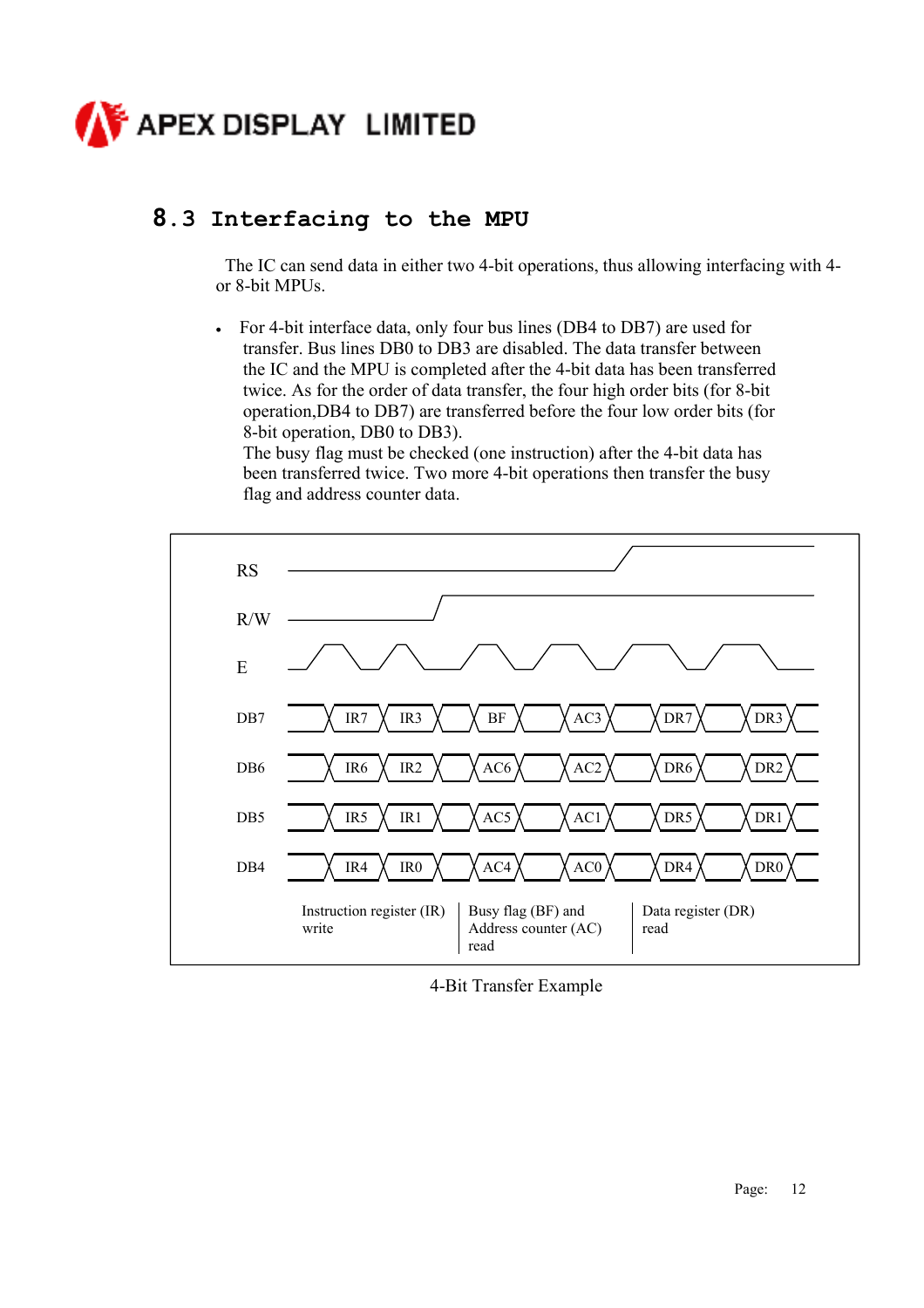

### **8.4 1-Line Display**



### **2-Line Display**

| <b>Display</b><br>position      |    | $\mathbf{2}$ | 3                                       | $\overline{4}$ | 5  | $\cdots$ 8. $\cdots$ 16. $\cdots$ 20. $\cdots$ 24. $\cdots$ | 39 | 40 |
|---------------------------------|----|--------------|-----------------------------------------|----------------|----|-------------------------------------------------------------|----|----|
| <b>DDRAM</b>                    | 00 | 01           | 02                                      | 03             | 04 | .                                                           | 26 | 27 |
| <b>Address</b><br>(hexadecimal) | 40 | 41           | 42                                      | 43             | 44 | .                                                           | 66 | 67 |
|                                 |    |              | $8\times2$ -Line-<br>$16\times2$ -Line- |                |    |                                                             |    |    |
|                                 |    |              | $20\times2$ -Line                       |                |    |                                                             |    |    |
|                                 |    |              | $24\times2$ -Line                       |                |    |                                                             |    |    |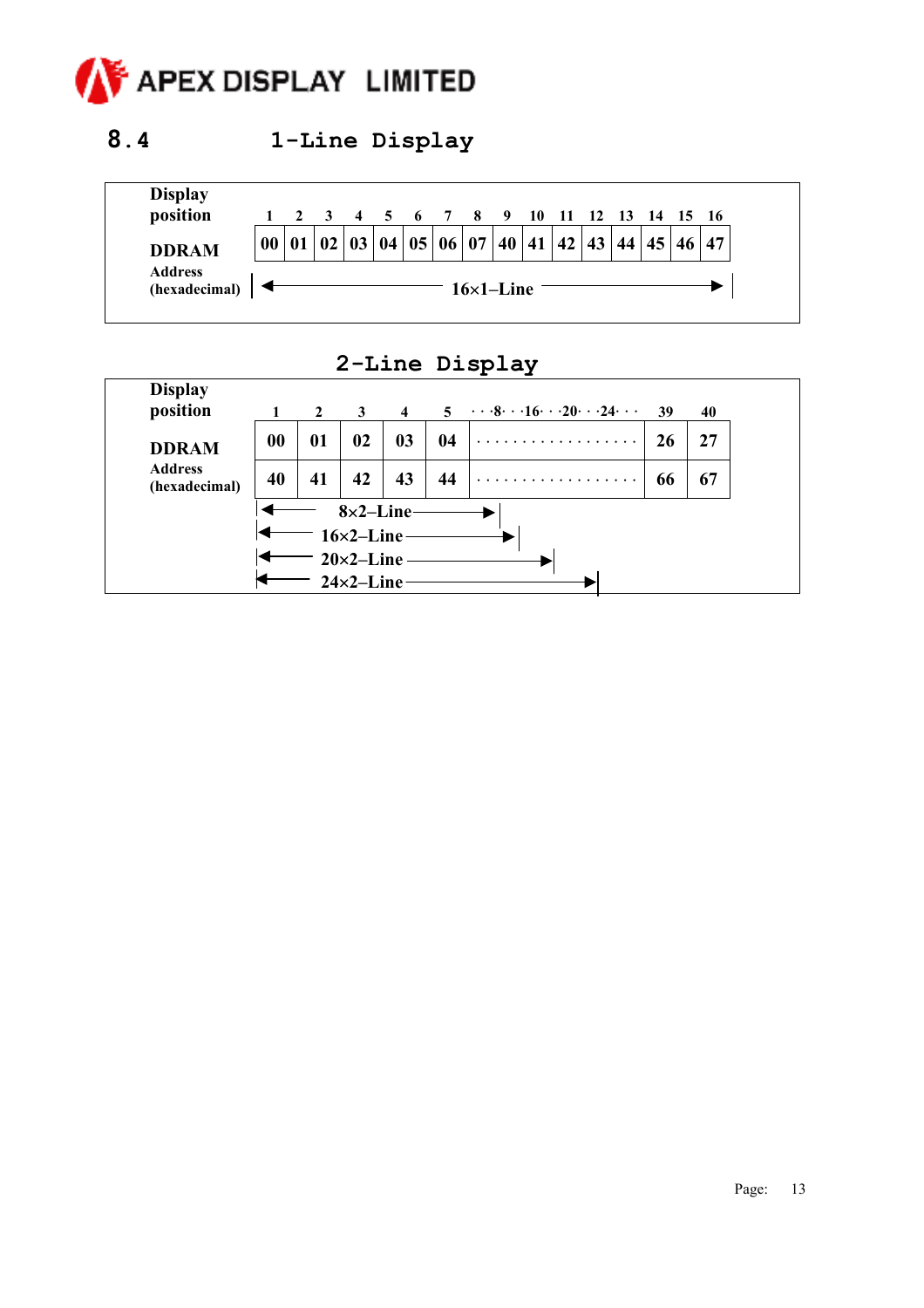

#### **8.5 CGRAM**

 Relationship between CGRAM Addresses, Character Codes (DDRAM) and Patterns (CGRAM Data)

| <b>Character Codes</b><br>(DDRAM data) |                                         | <b>CGRAM Address</b>                                                      | <b>Character Patterns</b><br>(CGRAM data)                                                 |
|----------------------------------------|-----------------------------------------|---------------------------------------------------------------------------|-------------------------------------------------------------------------------------------|
| 7 6 5 4 3 2 1 0                        | $\mathbf{5}$<br>$\overline{\mathbf{4}}$ | 3<br>$\overline{\mathbf{0}}$<br>$2 \quad 1$                               | 7 6 5 4 3 2 1 0                                                                           |
| High<br>Low                            | <b>High</b>                             | Low                                                                       | <b>High</b><br>Low                                                                        |
|                                        |                                         | $\bf{0}$<br>$\bf{0}$<br>$\bf{0}$                                          | 1 1 1 1<br>* * *<br>$\mathbf{0}$                                                          |
|                                        |                                         | $\bf{0}$<br>0<br>1                                                        | 110<br>$\bf{0}$<br>0                                                                      |
|                                        |                                         | $\mathbf{1}$<br>$\mathbf{0}$<br>$\mathbf{0}$<br>1<br>$\bf{0}$<br>1        | $0\quad 0$<br>$\bf{0}$<br>1<br><b>Character</b>                                           |
| $0\; 0\; 0\; 0\; * \; 0\; 0\; 0$       | $\bf{0}$<br>$\bf{0}$                    | $\bf{0}$<br>1<br>$\mathbf{0}$<br>0                                        | Pattern (1)<br>100                                                                        |
|                                        |                                         | 1<br>$\mathbf{0}$<br>$\mathbf{1}$                                         | 1<br>$\bf{0}$<br>011                                                                      |
|                                        |                                         | 1<br>$\mathbf{0}$<br>1                                                    | $\mathbf{0}$<br>0<br>0                                                                    |
|                                        |                                         | ' 1<br>$\mathbf{1}$<br>$\mathbf{1}$                                       | $0 \quad 0 \quad 0 \mid$ Cursor position<br>$\mathbf{0}$<br>$\bullet$<br>$\ast$<br>$\ast$ |
|                                        |                                         | $\bf{0}$<br>$\mathbf{0}$<br>$\bf{0}$                                      | $1 \t0 \t0 \t0$<br>$\ast$<br>$\star$                                                      |
|                                        |                                         | $\mathbf{1}$<br>$\mathbf{0}$<br>$\bf{0}$<br>1<br>$\bf{0}$<br>$\bf{0}$     | U<br>$\bf{0}$<br>$1 \; 1 \; 1$                                                            |
|                                        |                                         | $\mathbf{1}$<br>$\bf{0}$<br>1                                             | Character<br>$1 \vert 0 \vert 0$<br>$\bf{0}$<br>0                                         |
| $0\; 0\; 0\; 0\; *\; 0\; 0\; 1$        | $\bf{0}$<br>$\bf{0}$                    | 1<br>1<br>0<br>$\mathbf{0}$                                               | Pattern (2)<br>1 1 1 1                                                                    |
|                                        |                                         | $\bf{0}$<br>$\mathbf{1}$<br>1                                             | 110<br>$\mathbf{0}$<br>$\mathbf{0}$<br>$\bf{0}$                                           |
|                                        |                                         | 1<br>1<br>$\mathbf{0}$                                                    | $\bf{0}$<br>100<br>$\bf{0}$                                                               |
|                                        |                                         | $\mathbf{1}$<br>$\mathbf{1}$<br>1<br>$\cdot$ 0<br>$\bf{0}$<br>$\bf{0}$    | $\begin{bmatrix} 0 & 0 & 0 \end{bmatrix}$ Cursor position<br>$\bf{0}$<br>$\ast$           |
|                                        |                                         | $\cdot$ 0<br>$\bf{0}$<br>1                                                |                                                                                           |
|                                        |                                         |                                                                           |                                                                                           |
|                                        |                                         |                                                                           |                                                                                           |
| $0\; 0\; 0\; 0\; * \; 1\; 1\; 1$       | $\mathbf{1}$<br>$\mathbf{1}$            | 1                                                                         |                                                                                           |
|                                        |                                         | 1<br>$\bf{0}$<br>$\bf{0}$                                                 |                                                                                           |
|                                        |                                         | $\mathbf{1}$<br>$\bf{0}$<br>$\mathbf{1}$<br>$\mathbf{1}$<br>$\bf{0}$<br>1 |                                                                                           |
|                                        |                                         | 1<br>1<br>1                                                               | sk.                                                                                       |

|  | For 5×8 dot character patterns |  |
|--|--------------------------------|--|
|--|--------------------------------|--|

- **Notes** : **1. Character code bits 0 to 2 correspond to CGRAM address bits 3 to 5 (3 bits: 8 types).** 
	- **2. CGRAM address bits 0 to 2 designate the character pattern line position. The 8th line is the cursor position and its display is formed by a logical OR with the cursor. Maintain the 8th line data, corresponding to the cursor display position, at 0 as the cursor display.**

**If the 8th line data is 1, 1 bits will light up the 8th line regardless of the cursor presence.** 

- **3. Character pattern row positions correspond to CGRAM data bits 0 to 4 (bit 4 being at the left).**
- **4. As shown Table 5, CGRAM character patterns are selected when character code bits 4 to 7 are all 0. However, since character code bit 3 has no effect, the R display example above can be selected by either character code 00H or 08H.**
- **5. 1 for CGRAM data corresponds to display selection and 0 to non-selection.**
- ∗ **Indicates no effect.**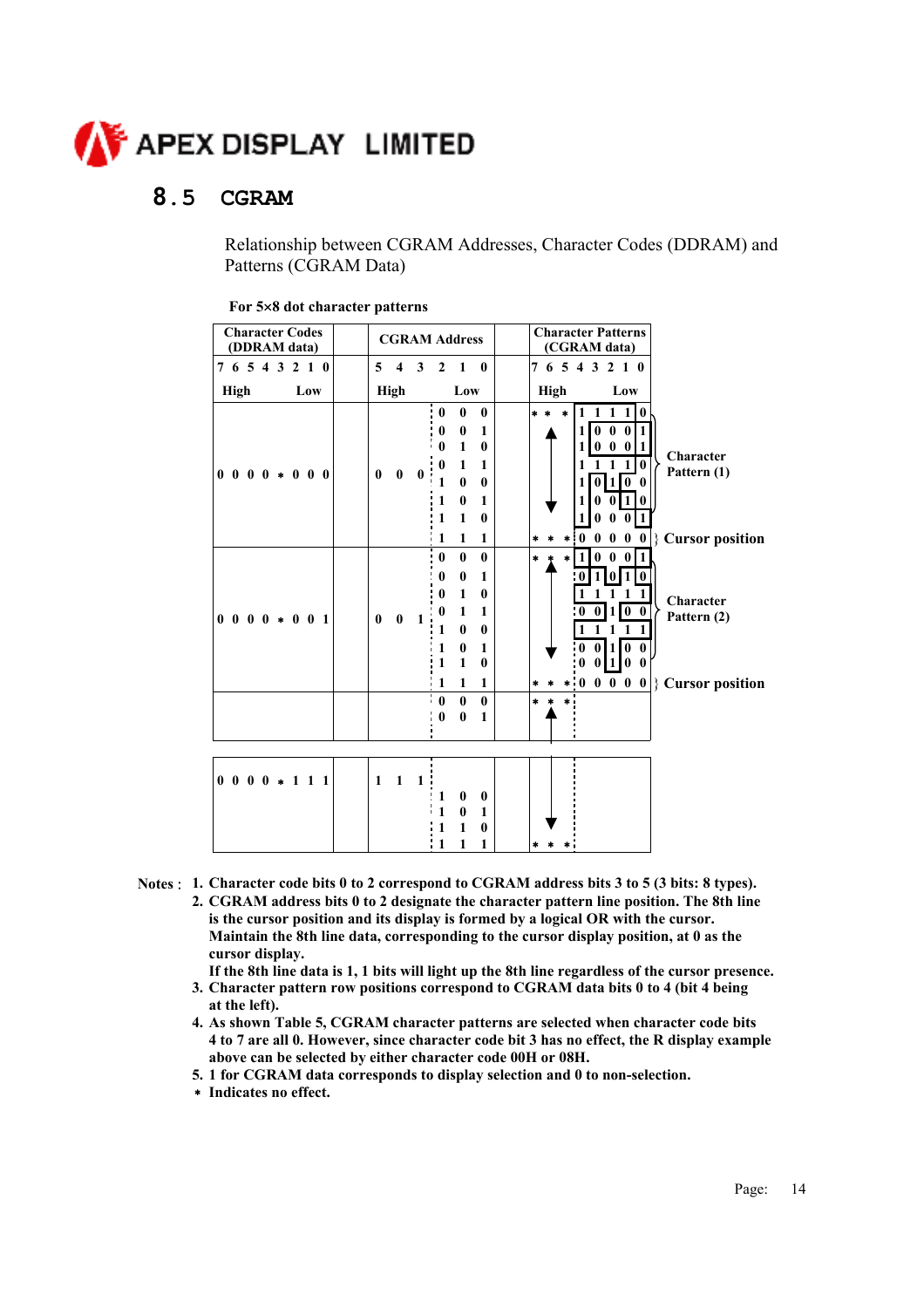

### **8.6 Correspondence between Character Codes and Character Patterns (ROM Code:A00)**

| ्ट्य<br>es de<br><b>HERE</b> | മായ 1             | 0001 | 0010                        |              | aa11 a1aa  a1a1 | Q1 1Q     |     | 0111 1000 | 1001 | 1010 | 1011 | 1100 | 1101 | 1110 | 1111 |
|------------------------------|-------------------|------|-----------------------------|--------------|-----------------|-----------|-----|-----------|------|------|------|------|------|------|------|
| 10000000                     | 蠠<br>19           |      |                             | Ŋ            | لە              | ъ,        | e   |           |      |      |      | Я    | Ξ    | α    |      |
| xxxx0001                     | (2)               |      |                             |              |                 |           | ÷,  |           |      | п    |      |      |      | a    | α    |
| 100000010                    | (3)               |      | п                           |              |                 | 21B R b r |     |           |      |      |      |      | ×    | в    | Θ    |
| 100000011                    | (4)               |      | ₩                           |              |                 | 3CScs     |     |           |      |      |      |      | 七    | ε    | œ    |
| 100000100                    | (5)               |      | \$                          | 4            |                 |           |     |           |      | ۰.   |      |      | Г    |      | Ω    |
| xxxx0101                     | (6)               |      |                             | וכ           | ⊨               |           | elu |           |      |      |      |      |      | σ    | u    |
| ххэх0110                     | (7)               |      |                             | 8161F        |                 |           | IJ  |           |      |      |      |      |      | ٥    | Σ    |
| ххход111                     | (8)               |      | 7.                          | $\mathbf{P}$ |                 | GW9w      |     |           |      |      |      |      | J    | О    | π    |
| xxxx1000                     | (1)               |      |                             | 8            |                 |           | l.  |           |      |      |      |      |      | .Г   | ×    |
| xxxx 1001                    | (2)               |      | €                           |              |                 |           |     |           |      | c    |      |      | ۱Ŀ   | - I  |      |
| 1010 000                     | (3)               |      | *                           | Ξ            |                 | ı         | z   |           |      |      |      |      |      |      | Ŧ    |
| 100001011                    | (4)               |      |                             | 5            |                 |           |     |           |      |      |      |      |      | x    | F    |
| xxxx1100                     | (5)               |      | 2                           |              |                 |           |     |           |      |      |      |      |      | đ.   | Ħ    |
| xxxx1101                     | (6)               |      |                             |              |                 |           |     |           |      |      |      |      |      | ŧ    | ÷    |
| 100001110                    | $\left( 7\right)$ |      | ▪                           |              |                 |           | ÷   |           |      |      |      | ٠.   | 53   | n    |      |
| 100001111                    | (8)               |      | $\mathcal{L}_{\mathcal{A}}$ |              |                 |           | е   |           |      | ш    |      |      | O    | ο    |      |

Note: The user can specify any pattern for character-generator RAM.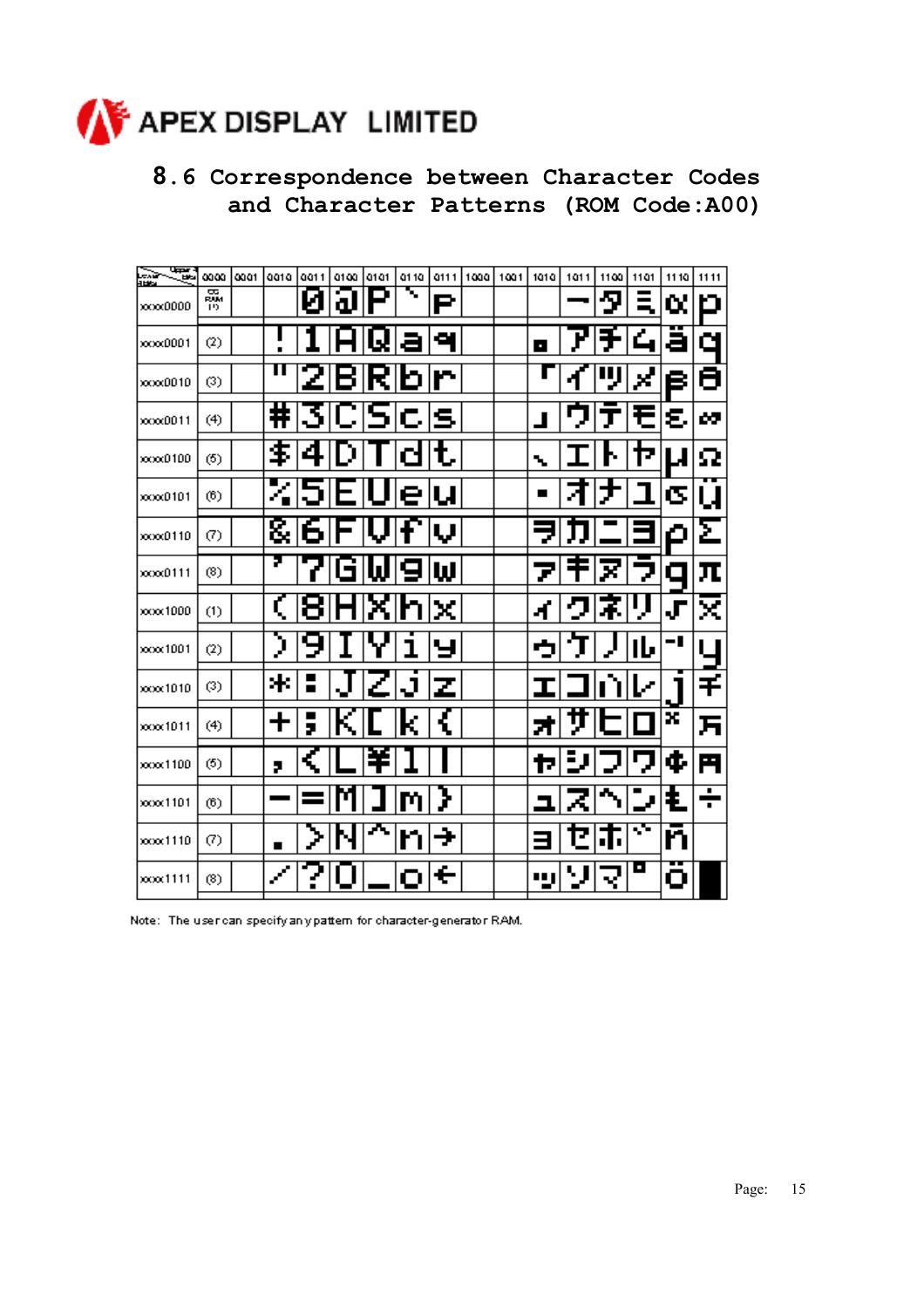

### 9. QUALITY ASSURANCE

#### **9.1 Test Conditions**

9.1.1 Temperature and Humidity(Ambient Temperature)

| Temperature     | $20 \pm 5^{\circ}$ C |
|-----------------|----------------------|
| <b>Humidity</b> | $65 \pm 5\%$         |

9.1.2 Operation

Unless specified otherwise, test will be conducted under function state.

9.1.3 Container

Unless specified otherwise, vibration test will be conducted to the product itself without putting it in a container.

9.1.4 Test Frequency

In case of related to deterioration such as shock test. It will be conducted only once.

9.1.5 Test Method

| No. | Parameter                                      | Conditions                                                                                                                                    | Regulations |
|-----|------------------------------------------------|-----------------------------------------------------------------------------------------------------------------------------------------------|-------------|
|     | High Temperature Operating                     | $70 \pm 2$ °C                                                                                                                                 | Note 3      |
| 2   | Low Temperature Operating                      | $-20 \pm 2$ °C                                                                                                                                | Note 3      |
| 3   | High Temperature Storage                       | $80 \pm 2$ °C                                                                                                                                 | Note 3      |
| 4   | Low Temperature Storage                        | $-30 \pm 2$ °C                                                                                                                                | Note 3      |
| 5   | <b>Vibration Test</b><br>(Non-operation state) | Total fixed amplitude: 1.5mm<br>Vibration Frequency: $10 \sim 55$ Hz<br>One cycle 60 seconds to 3 directions<br>of X.Y.Z. for each 15 minutes | Note 3      |
| 6   | Damp Proof Test<br>(Non-operation state)       | $40^{\circ}$ C ± 2 $^{\circ}$ C, 90~95%RH, 96h                                                                                                | Note $1,2$  |
| 7   | <b>Shock Test</b><br>(Non-operation state)     | To be measured after dropping from<br>60cm high once concrete surface in<br>packing state                                                     | Note 3      |

Note 1: Returned under normal temperature and humidity for 4 hrs.

Note 2: No dew condensation to be observed.

Note 3: No change on display and in operation under the test condition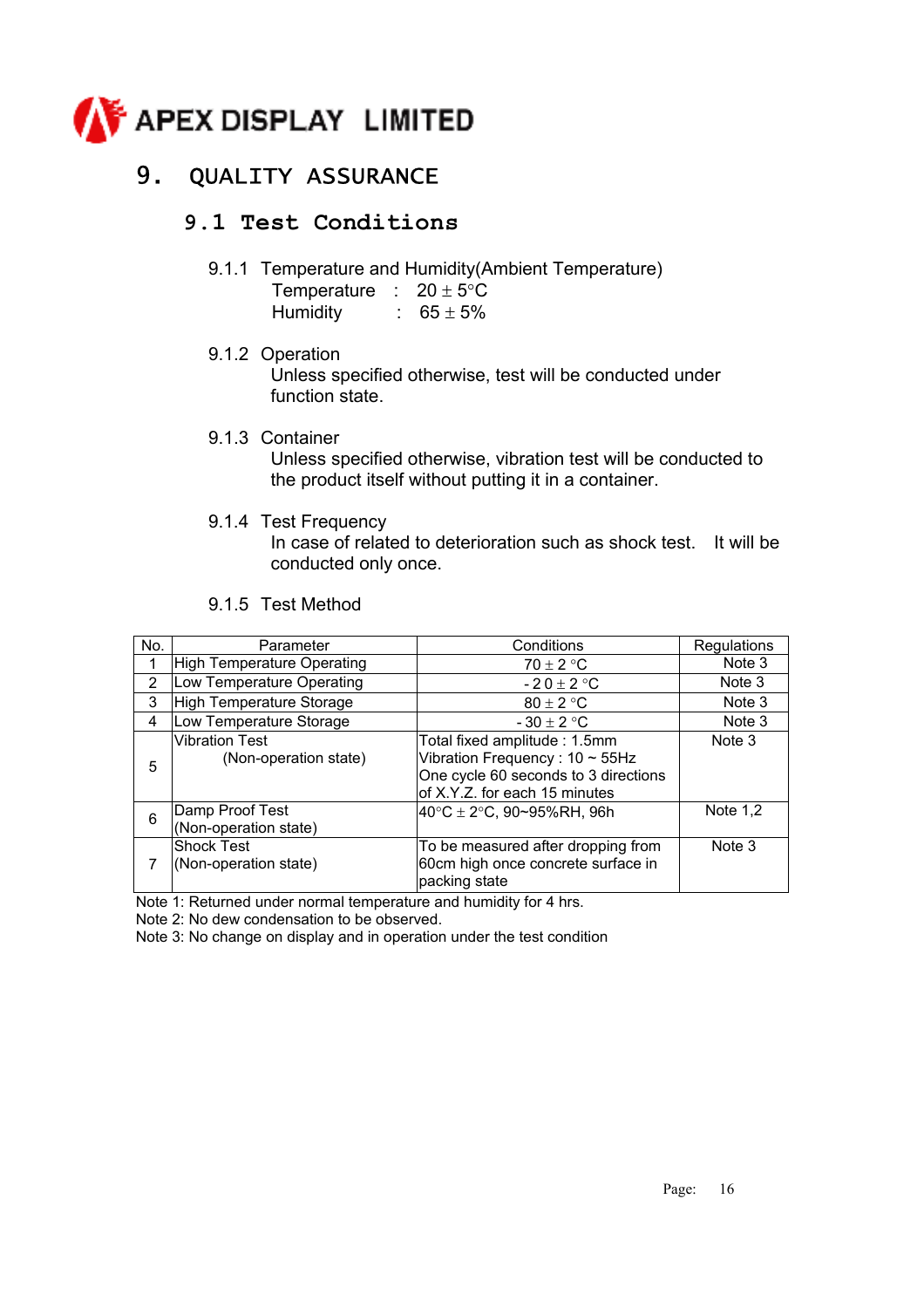

### **9.2 Inspection conditions**

9.2.1 Inspection conditions

The LCD shall be inspected under 40W white fluorescent light.



9.2.2 Definition of applicable Zones



A : Display Area

B : Non-Display Area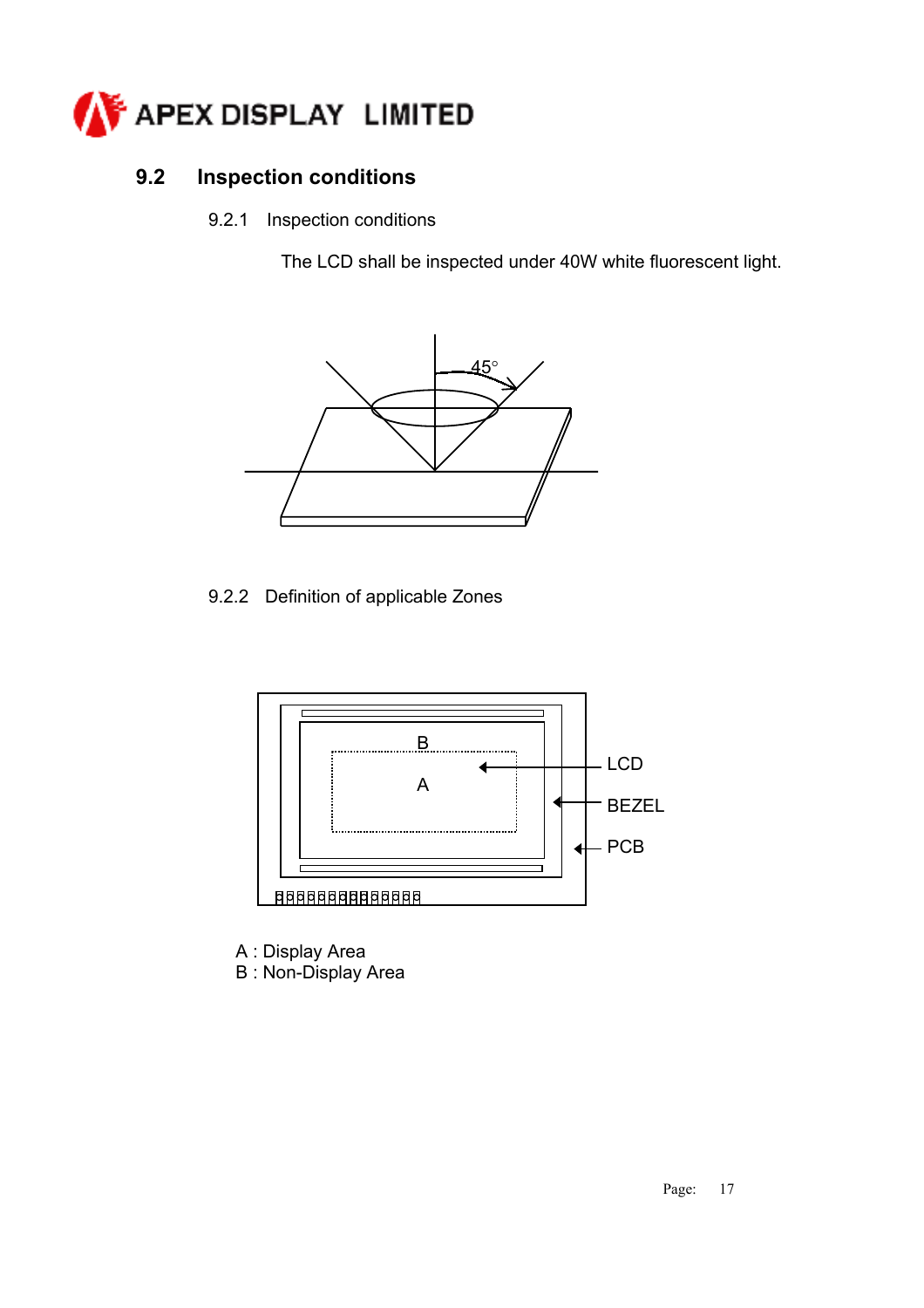

### 9.2.3 Inspection Parameters

| No.            | Parameter                                  | Criteria                                                                                                                                                                                                                                                                                                                                                                                                        |
|----------------|--------------------------------------------|-----------------------------------------------------------------------------------------------------------------------------------------------------------------------------------------------------------------------------------------------------------------------------------------------------------------------------------------------------------------------------------------------------------------|
| 1              | Black or White spots                       | Acceptable<br><b>Class</b><br>Zone<br><b>AQL</b><br>number<br>Of<br>Level<br><b>Defects</b><br>A<br>B<br>Dimension<br>D < 0.15<br>$\ast$<br>$\ast$<br>4<br>$0.15 \leq D \leq 0.2$<br>4<br>Minor<br>2.5<br>$\boldsymbol{2}$<br>$\overline{2}$<br>$0.2 \le D \le 0.25$<br>$\mathbf 0$<br>$D \leq 0.3$<br>1<br>$D = (Long + Short) / 2$<br>*: Disregard                                                            |
| $\overline{2}$ | Scratch,<br>Substances                     | Acceptable<br>Class<br>Zone<br><b>AQL</b><br>Of<br>number<br>Level<br>$X$ (mm $)$<br>Y(mm)<br><b>Defects</b><br>A<br>B<br>$0.04 \geq W$<br>$\ast$<br>$\ast$<br>$\ast$<br>4<br>$3.0 \ge L$<br>$0.06 \geq W$<br>4<br>Minor<br>2.5<br>$\overline{3}$<br>$\overline{2}$<br>$0.08 \geq W$<br>$2.0 \ge L$<br>0.1 < W<br>0<br>1<br>Y: Width<br>$X:$ Length<br>*: Disregard<br>Total defects should not exceed 4/module |
| 3              | Air Bubbles<br>(between glass & polarizer) | Acceptable<br>Zone<br>Class<br><b>AQL</b><br>of<br>number<br>Level                                                                                                                                                                                                                                                                                                                                              |
|                |                                            | Defects<br>Dimension<br>B<br>A<br>$D \leq 0.15$<br>$\ast$<br>$\ast$<br>Minor<br>2.5<br>$\overline{2}$<br>$0.15 < D \le 0.25$<br>$\ast$<br>$\mathbf 0$<br>1<br>0.25 < D<br>*: Disregard<br>Total defects shall not excess 3/module.                                                                                                                                                                              |
| 4              | Uniformity of Pixel                        | (1)<br>Pixel shape (with Dent)<br>$\rightarrow$ $\leftarrow$ 0.152                                                                                                                                                                                                                                                                                                                                              |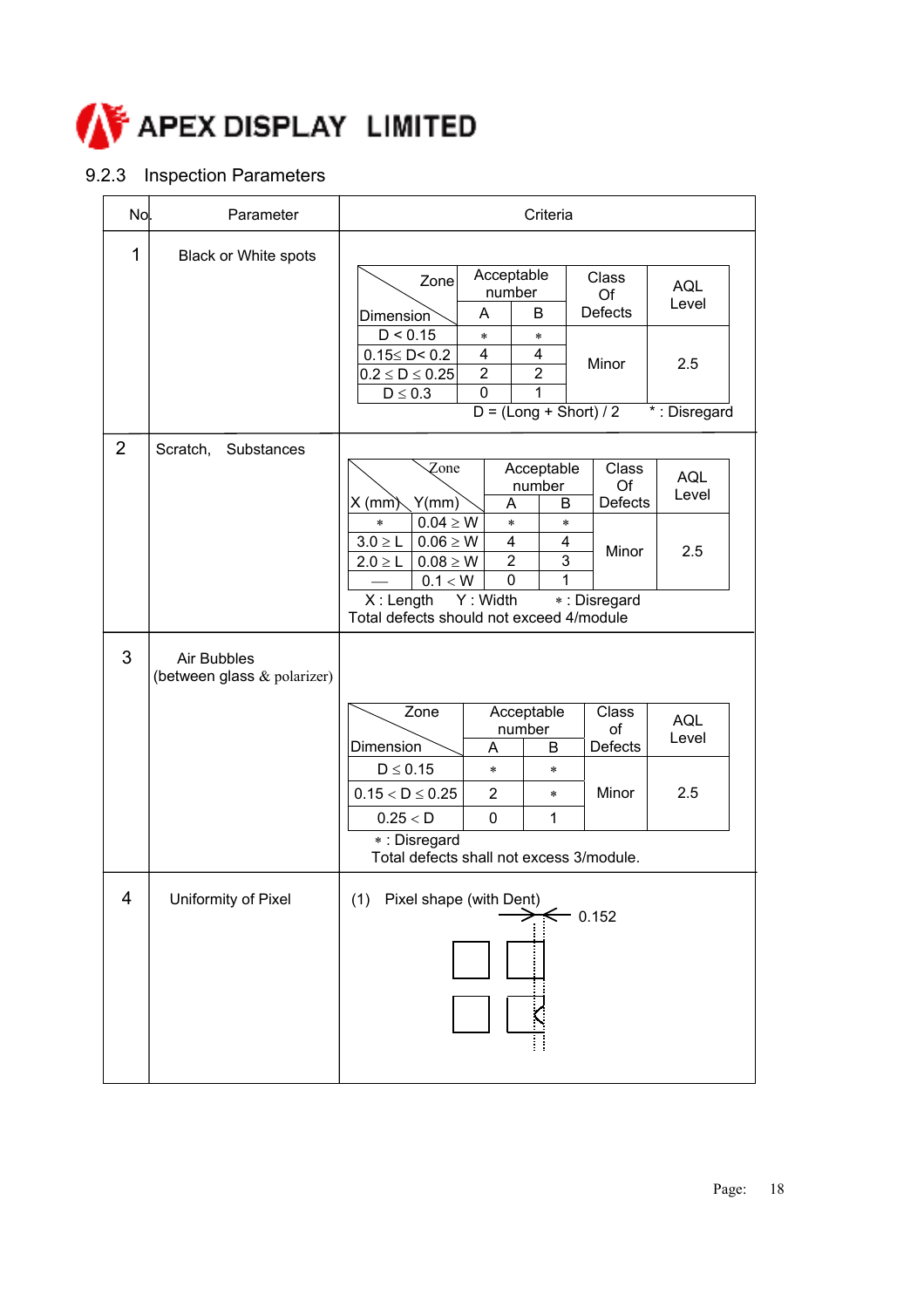

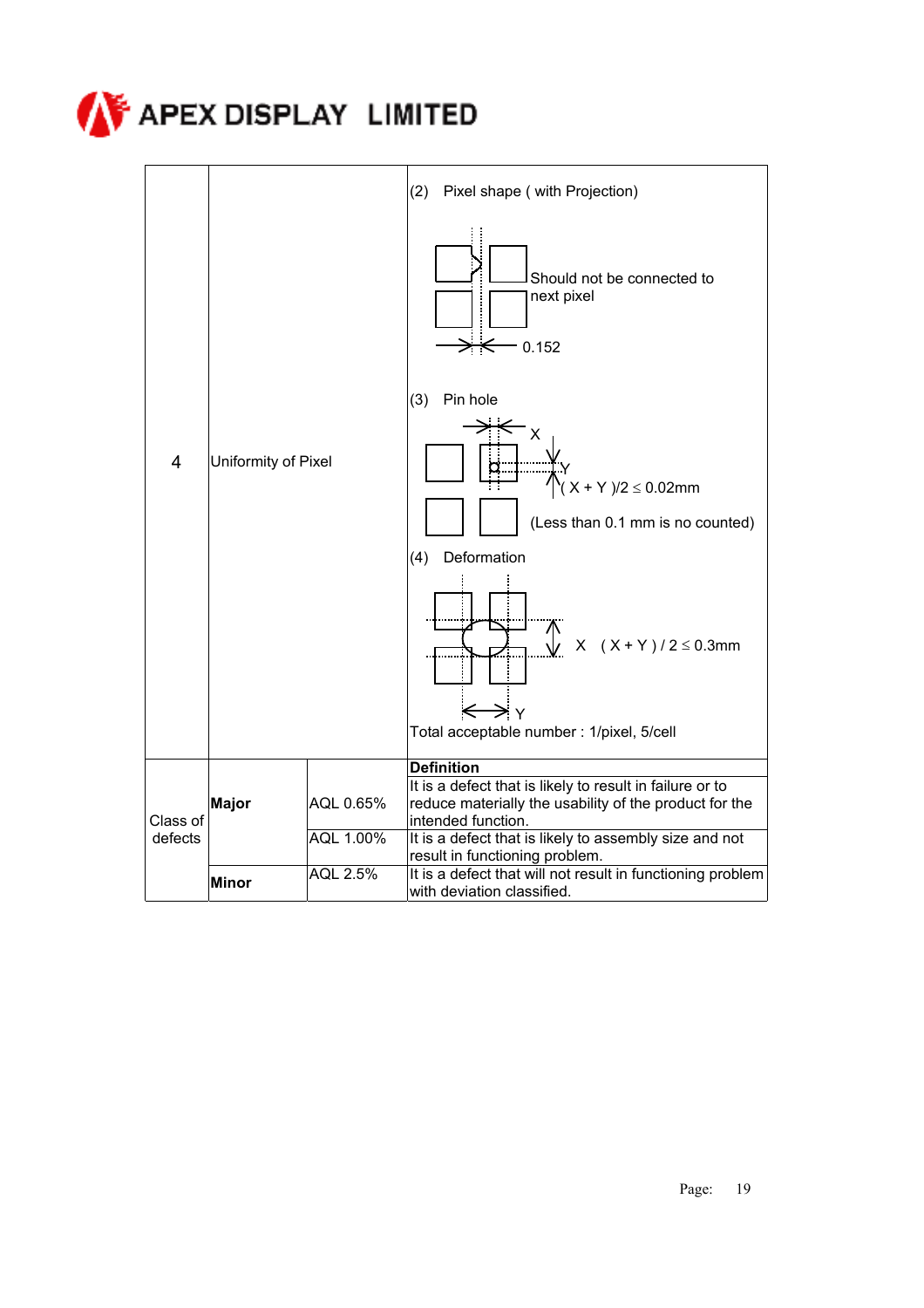

### **10. PRECAUTION IN USING LCM**

#### 1. LIQUID CRYSTAL DISPLAY (LCD)

LCD is made up of glass, organic sealant, organic fluid, and polymer based polarizers. The following precautions should be taken when handing,

(1). Keep the temperature within range of use and storage. Excessive temperature and humidity could cause

polarization degredation, polarizer peel off or bubble.

(2). Do not contact the exposed polarizers with anything harder than an HB pencil lead. To clean dust off the display surface, wipe gently with cotton, chamois or other soft material soaked in petroleum benzin.

(3). Wipe off saliva or water drops immediately. Contact with water over a long period of time may cause polarizer deformation or color fading, while an active LCD with water condensation on its surface will cause corrosion of ITO electrodes.

(4). Glass can be easily chipped or cracked from rough handling, especially at corners and edges.

(5). Do not drive LCD with DC voltage.

2. Liquid Crystal Display Modules

2.1 Mechanical Considerations

LCM are assembled and adjusted with a high degree of precision. Avoid excessive shocks and do not make any alterations or modifications. The following should be noted. (1). Do not tamper in any way with the tabs on the metal frame.

(2). Do not modify the PCB by drilling extra holes, changing its outline, moving its components or modifying its pattern.

(3). Do not touch the elastomer connector, especially insert an backlight panel (for example, EL).

(4). When mounting a LCM make sure that the PCB is not under any stress such as bending or twisting . Elastomer contacts are very delicate and missing pixels could result from slight dislocation of any of the elements.

(5). Avoid pressing on the metal bezel, otherwise the elastomer connector could be deformed and lose contact, resulting in missing pixels.

#### 2.2. Static Electricity

LCM contains CMOS LSI's and the same precaution for such devices should apply, namely

(1). The operator should be grounded whenever he/she comes into contact with the module. Never touch any of the conductive parts such as the LSI pads, the copper leads on the PCB and the interface terminals with any parts of the human body.

(2). The modules should be kept in antistatic bags or other containers resistant to static for storage.

(3). Only properly grounded soldering irons should be used.

(4). If an electric screwdriver is used, it should be well grounded and shielded from commutator sparks.

(5) The normal static prevention measures should be observed for work clothes and working benches; for the latter conductive (rubber) mat is recommended. (6). Since dry air is inductive to statics, a relative humidity of 50-60% is recommended.

2.3 Soldering

(1). Solder only to the I/O terminals.

(2). Use only soldering irons with proper grounding and no leakage.

(3). Soldering temperature :  $280^{\circ}$ C ± 10<sup>o</sup>C

(4). Soldering time: 3 to 4 sec.

(5). Use eutectic solder with resin flux fill.

(6). If flux is used, the LCD surface should be covered to avoid flux spatters. Flux residue should be removed after wards.

#### 2.4 Operation

(1). The viewing angle can be adjusted by varying the LCD driving voltage V0.

(2). Driving voltage should be kept within specified range; excess voltage shortens display life.

(3). Response time increases with decrease in temperature.

(4). Display may turn black or dark blue at temperatures above its operational range; this is (however not pressing on the viewing area) may cause the segments to appear "fractured".

(5). Mechanical disturbance during operation (such as pressing on the viewing area) may cause the segments to appear "fractured".

#### 2.5 Storage

If any fluid leaks out of a damaged glass cell, wash off any human part that comes into contact with soap and water. Never swallow the fluid. The toxicity is extremely low but caution should be exercised at all the time.

#### 2.6 Limited Warranty

Unless otherwise agreed between APEX and customer, APEX will replace or repair any of its LCD and LCM which is found to be defective electrically and visually when inspected in accordance with APEX acceptance standards, for a period on one year from date of shipment. Confirmation of such date shall be based on freight documents. The warranty liability of APEX is limited to repair and/or replacement on the terms set forth above. APEX will not responsible for any subsequent or consequential events.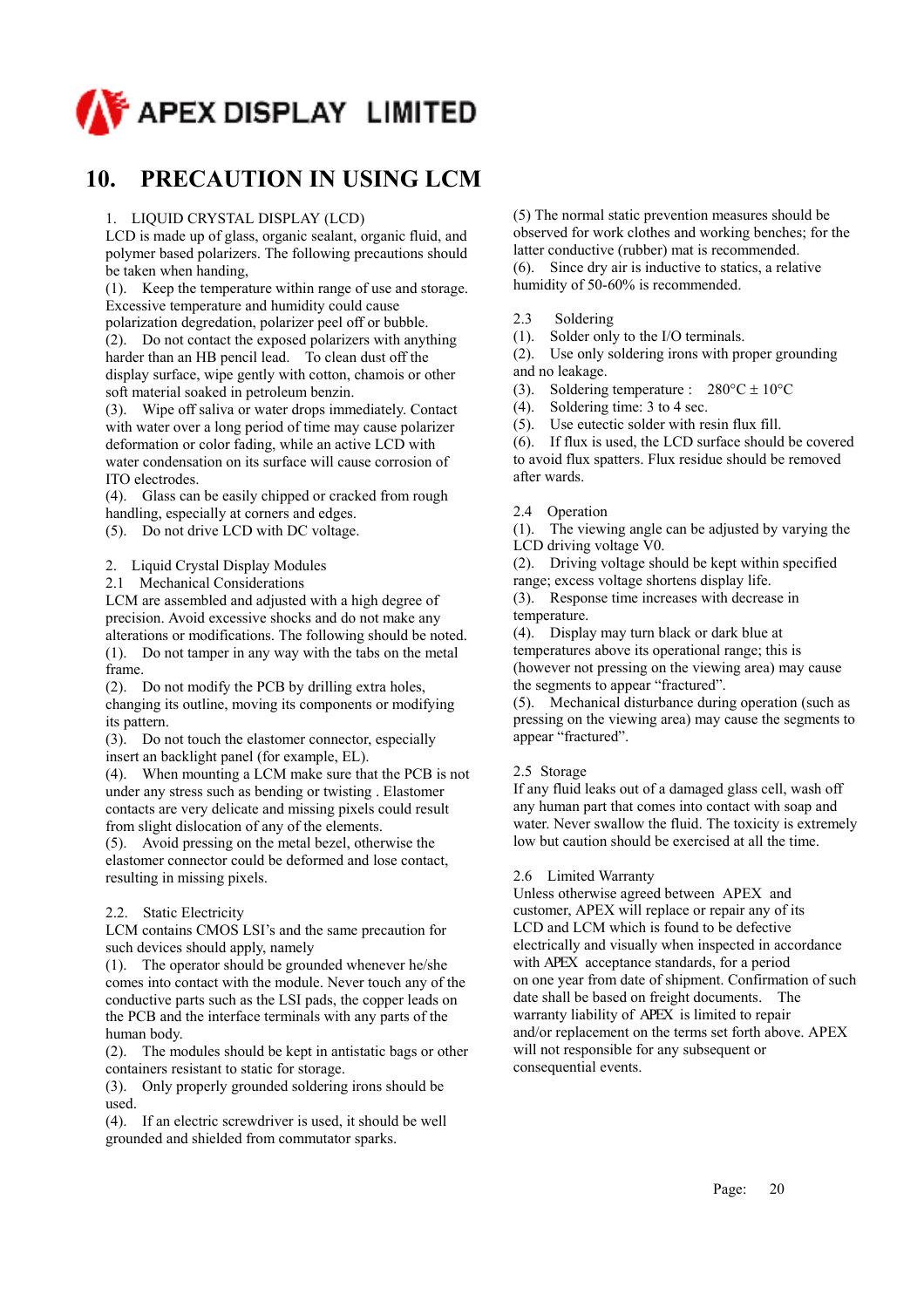